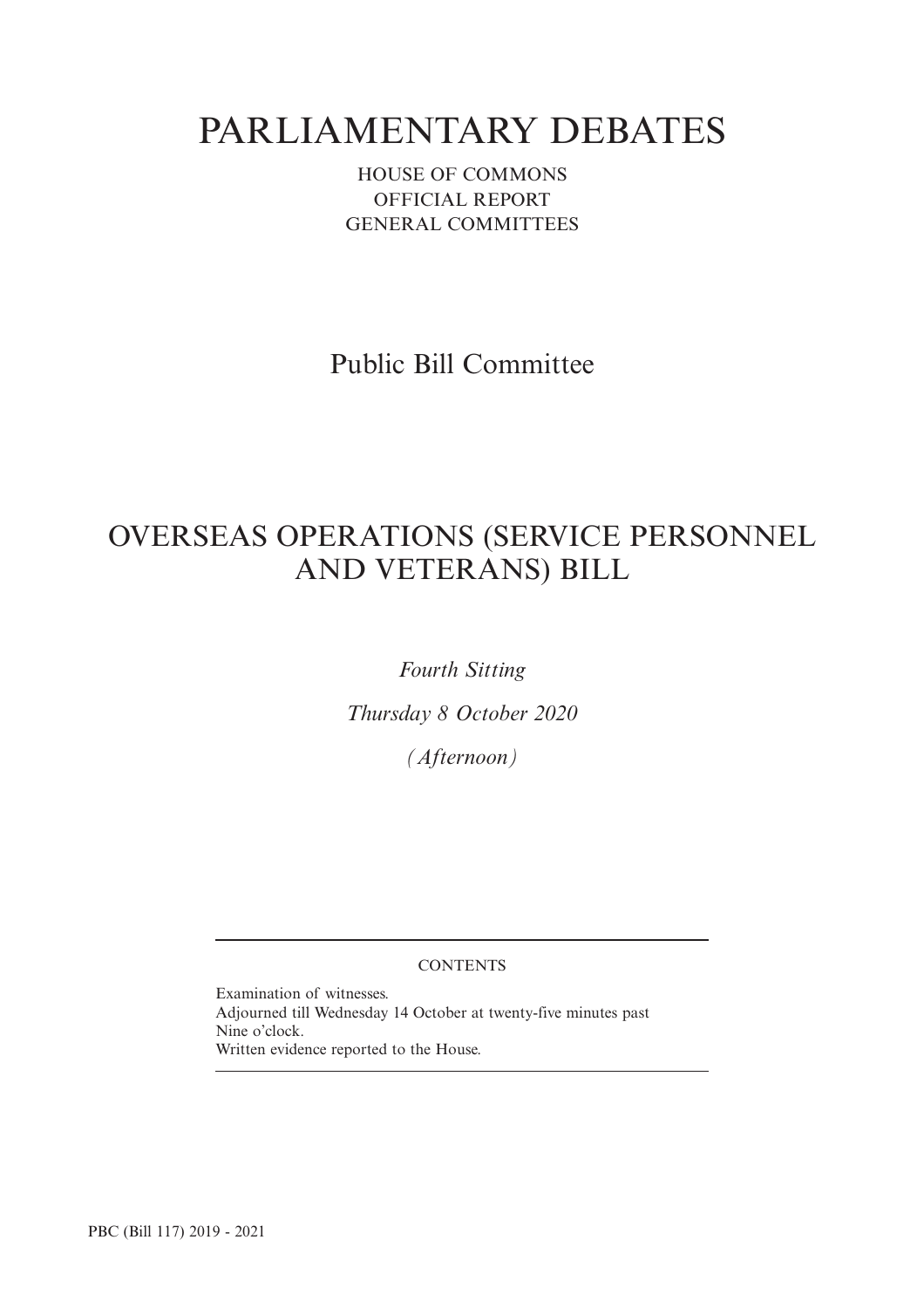No proofs can be supplied. Corrections that Members suggest for the final version of the report should be clearly marked in a copy of the report—not telephoned—and must be received in the Editor's Room, House of Commons,

**not later than**

**Monday 12 October 2020**

© Parliamentary Copyright House of Commons 2020 *This publication may be reproduced under the terms of the Open Parliament licence, which is published at www.parliament.uk/site-information/copyright/.*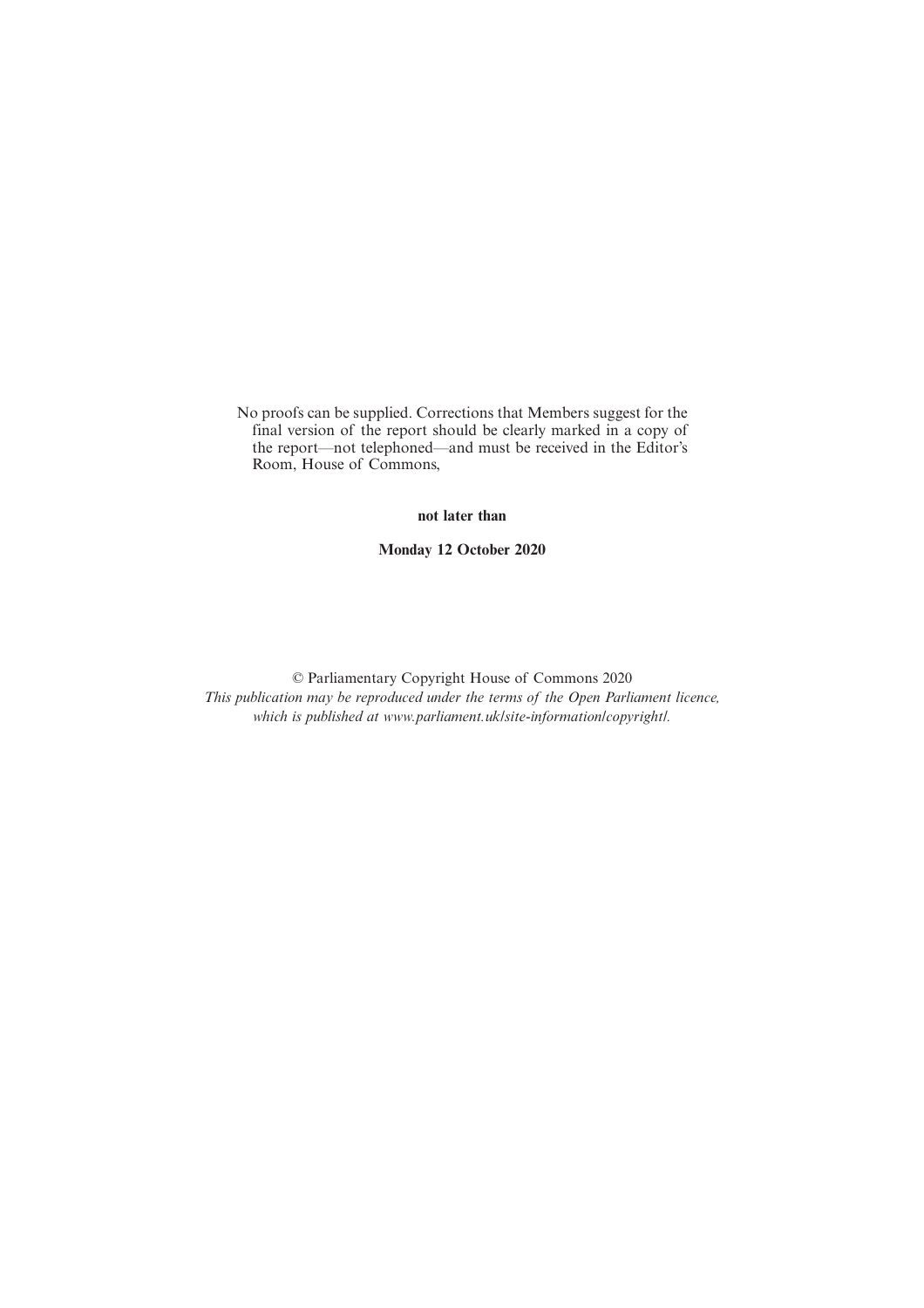## **The Committee consisted of the following Members:**

*Chairs:* DAVID MUNDELL, † GRAHAM STRINGER

† Anderson, Stuart *(Wolverhampton South West)* (Con) † Atherton, Sarah *(Wrexham)* (Con) † Brereton, Jack *(Stoke-on-Trent South)* (Con) Dines, Miss Sarah *(Derbyshire Dales)* (Con) Docherty, Leo *(Aldershot)* (Con) † Docherty-Hughes, Martin *(West Dunbartonshire)* (SNP) † Eastwood, Mark *(Dewsbury)* (Con) Evans, Chris *(Islwyn)* (Lab/Co-op) † Gibson, Peter *(Darlington)* (Con) † Jones, Mr Kevan *(North Durham)* (Lab) † Lewell-Buck, Mrs Emma *(South Shields)* (Lab) Lopresti, Jack *(Filton and Bradley Stoke)* (Con) † Mercer, Johnny *(Minister for Defence People and Veterans)* † Monaghan, Carol *(Glasgow North West)* (SNP) † Morgan, Stephen *(Portsmouth South)* (Lab) † Morrissey, Joy *(Beaconsfield)* (Con) † Twist, Liz *(Blaydon)* (Lab) Steven Mark, Sarah Thatcher, *Committee Clerks* **† attended the Committee**

#### **Witnesses**

Lieutenant Colonel (Retd) Chris Parker MBE, Chair, Princess of Wales's Royal Regiment Association

Judge Jeff Blackett, Judge Advocate General (Retd)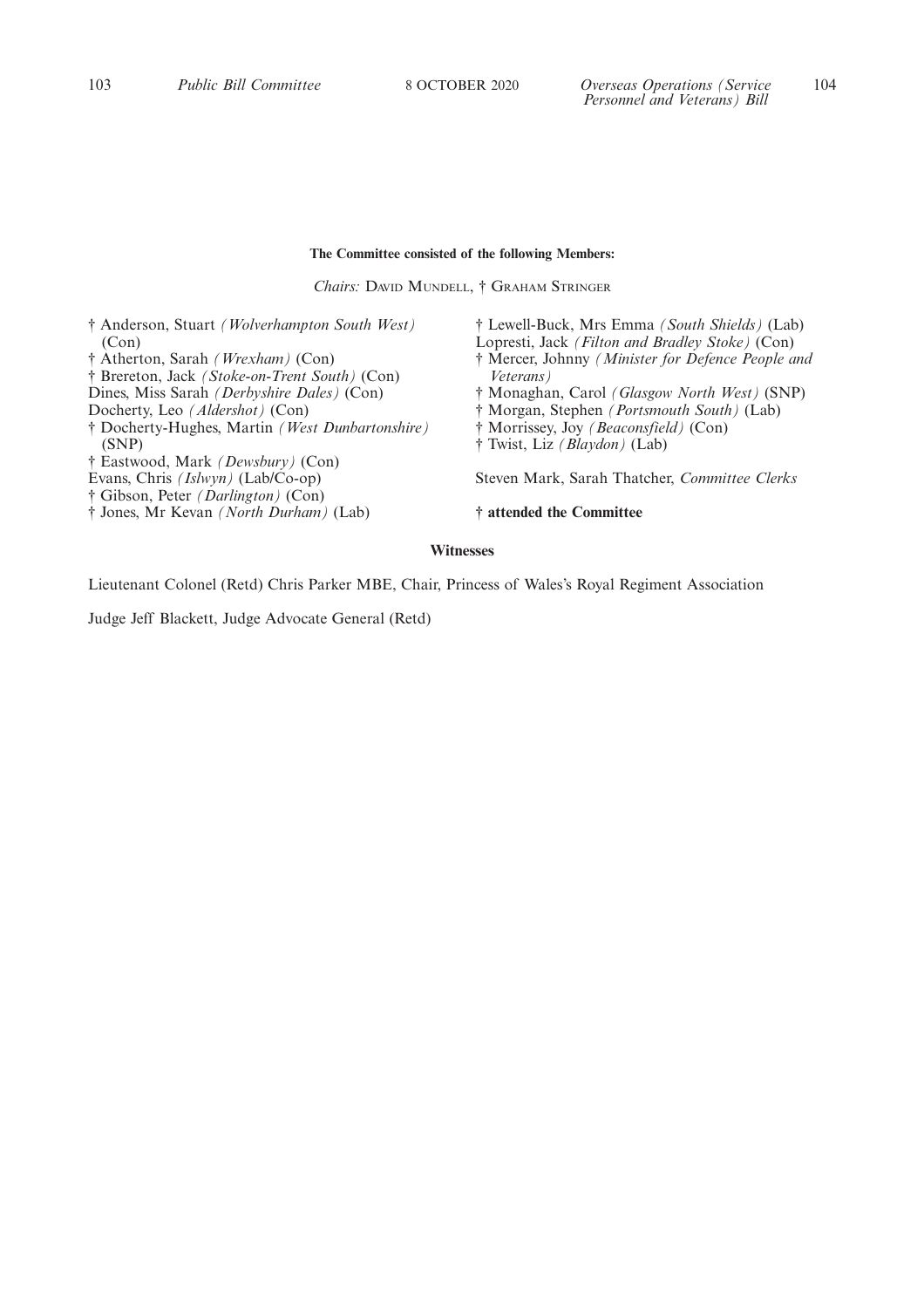## Public Bill Committee

*Thursday 8 October 2020*

*Afternoon*

[GRAHAM STRINGER *in the Chair*]

#### **Overseas Operations (Service Personnel and Veterans) Bill**

#### **Examination of Witness**

*Lieutenant Colonel (Retd) Chris Parker gave evidence.*

#### 2.30 pm

**Q209 The Chair:** We will now hear from Colonel Chris Parker, chair of the Princess of Wales's Royal Regiment Association, who is joining us remotely. We have until 3.15 pm for this session. Welcome, Colonel Parker. Will you please introduce yourself formally for the record?

*Lieutenant Colonel Parker:* My name is Lieutenant Colonel (Retired) Chris Parker. I am the chairman of the Princess of Wales's Royal Regiment Association and I am an infantry veteran of nine combat and operational tours.

**The Chair:** Thank you. We will move straight to questions. I call the Minister.

**Q210 The Minister for Defence People and Veterans (Johnny Mercer):** Chris, good afternoon. Thank you for coming along. Your regiment has been through this process a number of times. Can you outline why the legislation we are considering today is necessary? The PWRR has had a pretty on-the-coalface experience of repeat investigations over many years. I have two questions for you. Can you outline the effect of legislation such as that which we are considering today, and what it will mean to those who have served on operations?

*Lieutenant Colonel Parker:* The effect of the legislation on people would be to remove quite a large amount of pain and misery, which I have experienced not only with individuals but with their families. We must remember that when people's lives go on hold for several years due to investigations, whether they are right or wrong, that can have a very damaging effect on families and individuals. This legislation certainly will remove most of that pain and misery, which I have witnessed, as many have.

From our regiment's point of view, few things have been harder for our men—our infantry are primarily male—who are often from the most vulnerable places in our society and often very tough backgrounds, who do their bit and then find that they are exposed. This legislation is broadly going to remove that risk and pain—in broad terms. I know you might want to talk about the smaller aspects.

In terms of the effects on operations, I can only speak from a subjective point of view about the impact on me, but also on all the people I speak to. There is an increasing concern among very young junior commanders—I have been one of them on operations, where you have to make decisions. Going forwards, without this sort of legislation, there is the increased risk to life of people not being able to take decisions, as I had to, such as: do you bring in a

precision airstrike or not and take 10 lives with some risk of collateral damage on the spot, to save lives, without some form of legal concern, because you are doing the right thing and you are following drills?

I think your Bill's effect on operations will be to remove a large amount of that concern. I think that is probably the bigger professional concern—that it would cost more British lives because people would be hesitant.

**Q211 Johnny Mercer:**I think that there is a temptation in this place to let the perfect be the enemy of the good in a lot of the legislation that we pass. Of course, legislation is not going to be all things to all men, but within the art of what is possible—I have asked everybody this question—what would you do to improve the Bill? There are things that people want to do. For example, they want to separate classes of claimants, so that the six-year limitation on human rights claims is unlimited for armed forces personnel but limited for those we go against. That is not legal under European human rights law. We heard that from the British Legion this morning. There are plenty of ideas coming forward that are not possible. What, within the art of what is possible, would you do to improve the Bill?

*Lieutenant Colonel Parker:* That is a difficult question, because of the stretch of my understanding of what is and is not legally possible. If I may add value in this way, I think there is a concern about the six-year time limit. There is a perception—maybe it is my misunderstanding —that the six-year time limit would apply to service personnel themselves bringing claims against the armed forces, or against people. Is that correct?

**Q212 Johnny Mercer:** That is correct. What I was saying is that we cannot differentiate between different classes of claimants. That is illegal under European human rights law. If you are going to draw a line to stop people bringing European human rights cases against this country, it has to apply to anyone. The calculation that is then made is where to draw the line. Given that 94% of those claims came before that, and that the six years will give a better level of evidence and people will be helped going through the process—the whole thing in the round—that is why the six years were taken. But what would you do to improve that?

*Lieutenant Colonel Parker:* I think there has to be some form of recognition and qualification that the major concern—I see it as a volunteer—is that we are getting close to 100 cases, in a body of about 5,000 people, of severe mental distress, and those are rising by the week, primarily out of Afghanistan. On the timeline of those cases appearing—we are in the category of posttraumatic stress disorder in about 90% of cases—we are talking about 10 years.

Bear in mind that there are proven facts that the bell curve of PTSD cases is 28 years. My own personal experiences was 24 years after the event, out of the blue, and then being treated for it. If cases were to be brought and I think it is quite reasonable to allow soldiers, sailors and airmen to bring cases for mental duress that could have been caused by a mistake, an error or incorrect equipment, or some form of claim—to put a six-year time limit does not help. It may help legal reasons for other purposes, but it certainly does not help the mental duress, because the facts and evidence point to a 28-year bell curve, with 14 years therefore being the mean.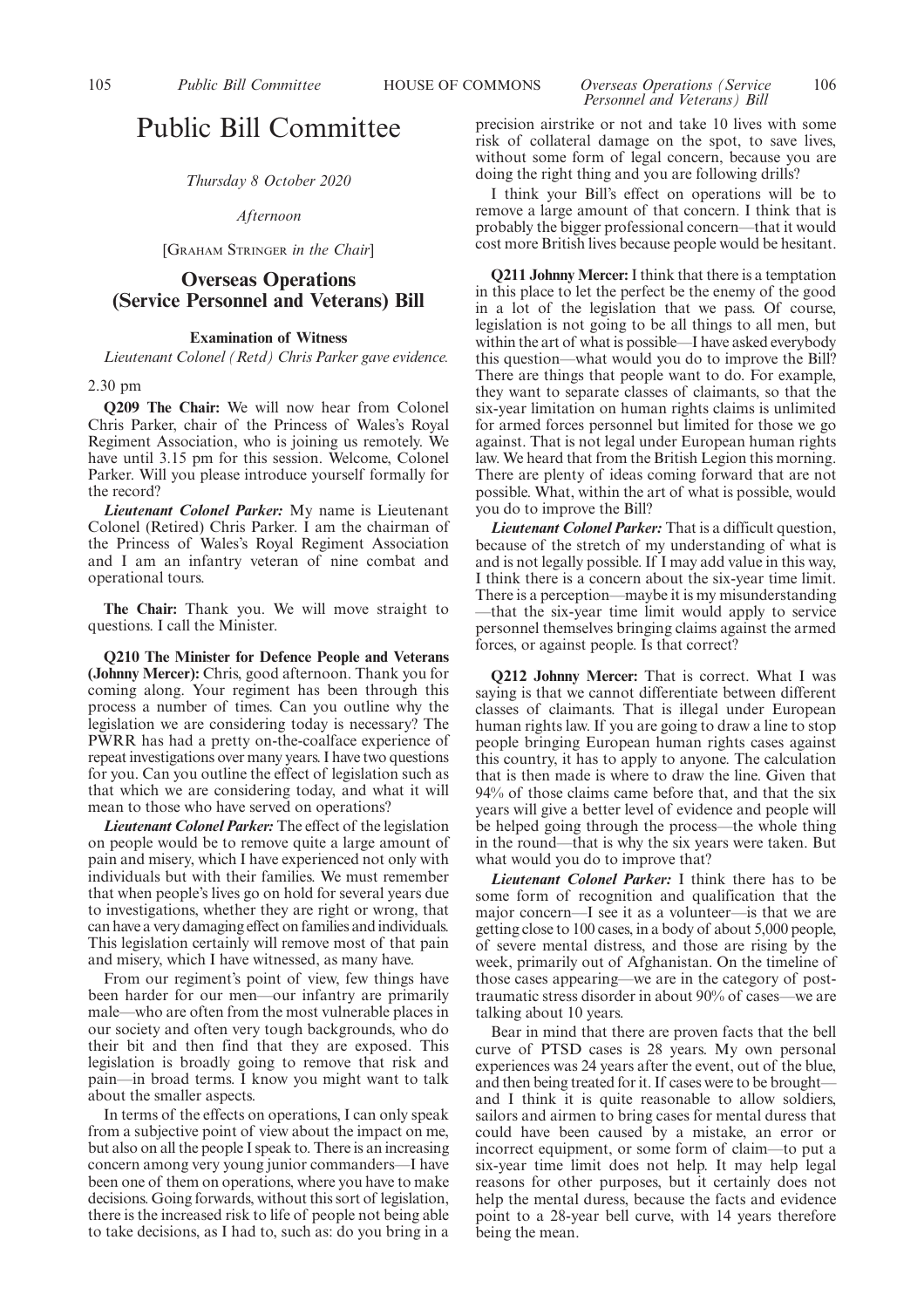**Q213 Johnny Mercer:** Of course, and that that is why we have built in there that it is the point of knowledge, rather than when the incident took place. Therefore, if you had PTSD 24 years later, your six-year clock would start from that 24-year point.

*Lieutenant Colonel Parker:* Understood. It is great to hear that clarification.

**Mr Kevan Jones** (North Durham) (Lab): No, it would not.

**Johnny Mercer:** Yes, it would. You have no idea what you are talking about.

*Lieutenant Colonel Parker:* You can understand the problem that the military community have. It is hard enough for someone like me, as a master's graduate, to understand it, but also trying to get this understood by a large body of quite unqualified people who fought bravely is difficult enough.

The only other qualification that I would add is to do not with the question that you have directly asked but with a broader question, which you may want to touch on later. It is very difficult to separate, in the view of the veteran, operations from one theatre and operations from another theatre. Obviously, you probably know straight away that I am referring to Northern Ireland. I understand, and we understand, that it is not part of this Bill, but I think there has to be a measure by the Government to say—and I think they have—that other measures will be taken ahead to deal with that. That is something that I know is a concern, and it is something that is of prime concern.

Broadly—I have to say this broadly because, again, we have to remember that we do not get people scrutinising the Bill itself; they hear the broad terms of it—it is welcomed by the community and there is no major feedback of negativity other than the points we have registered about claims, which you have clarified very helpfully.

**Q214 Mrs Emma Lewell-Buck** (South Shields) (Lab): Good afternoon, colonel. Just a quick question from me. How could the Ministry of Defence better exercise its duty towards soldiers who are accused of crimes?

*Lieutenant Colonel Parker:* The problem came, in a lot of our cases—certainly with some of the earlier ones with the Iraq Historic Allegations Team and others—that, because it was done in a very legal and correct fashion, sometimes we can forget that the care is needed, because they still are people. It was often very difficult for people to get facts and information about what was likely happening. I would say that we have come quite a long way with that. We have an independent ombudsman and others. Personally I think that has been a huge step forward, and I met Nicola the other day. We must remember that we have to think about whether there is a resource capability gap or not, to allow some form of funded or additional care for the families, and also potentially for people's loss of earnings and loss of promotion.

One of the biggest fears and concerns that people had is that their career was on hold and their career was affected. Like it or not, that comes down to the financial burden that people feel they have suffered unduly. I can think of several cases where it is pretty hard to explain why certain people were not promoted for a few years when these investigations were going on. Obviously, it was a difficult position for everyone.

## *Personnel and Veterans) Bill*

There are two things there: a broad duty of care with some resourcing for the impact on families and the individuals themselves, whether that is more information or some sort of independent helpline. Perhaps it could be done through a body such as the ombudsman or something in addition to that. Secondly, it is the ability to explain and understand those pieces.

**Q215 Mrs Lewell-Buck:** Is there anything in the Bill that improves the duty of care?

*Lieutenant Colonel Parker:*I have not found it because I think it is a softer thing—it is beyond the Bill. It is something that the MOD would have to bring in. It is a chain of command issue. It is very difficult for people. The chain of command is uniquely allied to the same thing as the duty of care chain, because it is the officers, and therefore there has to be perhaps support outside of the chain of command: somebody to care, outside the direct chain of command, for those individuals. People have made the best effort to get by, but we have a unique problem where the officer chain of command, the line between *[Inaudible]* and courts martial, cannot be compromised, and therefore other people have to be involved.

**The Chair:** I call Stuart Anderson.

**Q216 Stuart Anderson** (Wolverhampton South West) (Con): Sorry for the delay, Chris: I have to stand up because there are not enough microphones for social distancing. Thank you for everything you have done and for your service. It is hard to hear what you have been through. You said that you have 5,000 members in the association. When did the association hear that there was going to be a Bill to protect servicemen and veterans? What was their initial response?

*Lieutenant Colonel Parker:* Thank you very much. The 5,000 I referred to are our Iraq and Afghanistan veterans. They were a large regiment. You can see the numbers because the throughput is quite large and significant, and that is just in one regiment. We have about 20,000 in total, including right down to the oldest. Some of them are second world war veterans.

In terms of when we first heard, I have to be honest that I cannot recall a date or time, but we are informed through our regimental headquarters, which is a very small Ministry of Defence-funded element. It is very small. It has been cut right down to the bare basics now. They inform us of those things, but you must remember that the association people like me are volunteers, and for us to spend time trawling through things and looking at emails to with things can be difficult, so we get prompts and help, and then they provide, effectively, a staff capability. When we heard through them, which was very helpful, the initial reaction—we serve using social media platforms, with groups of several thousand of our veterans, and those are quite active, to care for people—and the mood was very positive. It was seen as a weeping sore in the minds of many that they had done their service and they would not be looked after. We know that the Government put this in the manifesto late last year, and it came into being very soon after the general election in late 2019. It was welcomed, but it was not a political point for the veterans; it was more about the Government doing something to address what they had seen as an injustice. Their feelings were certainly very positive.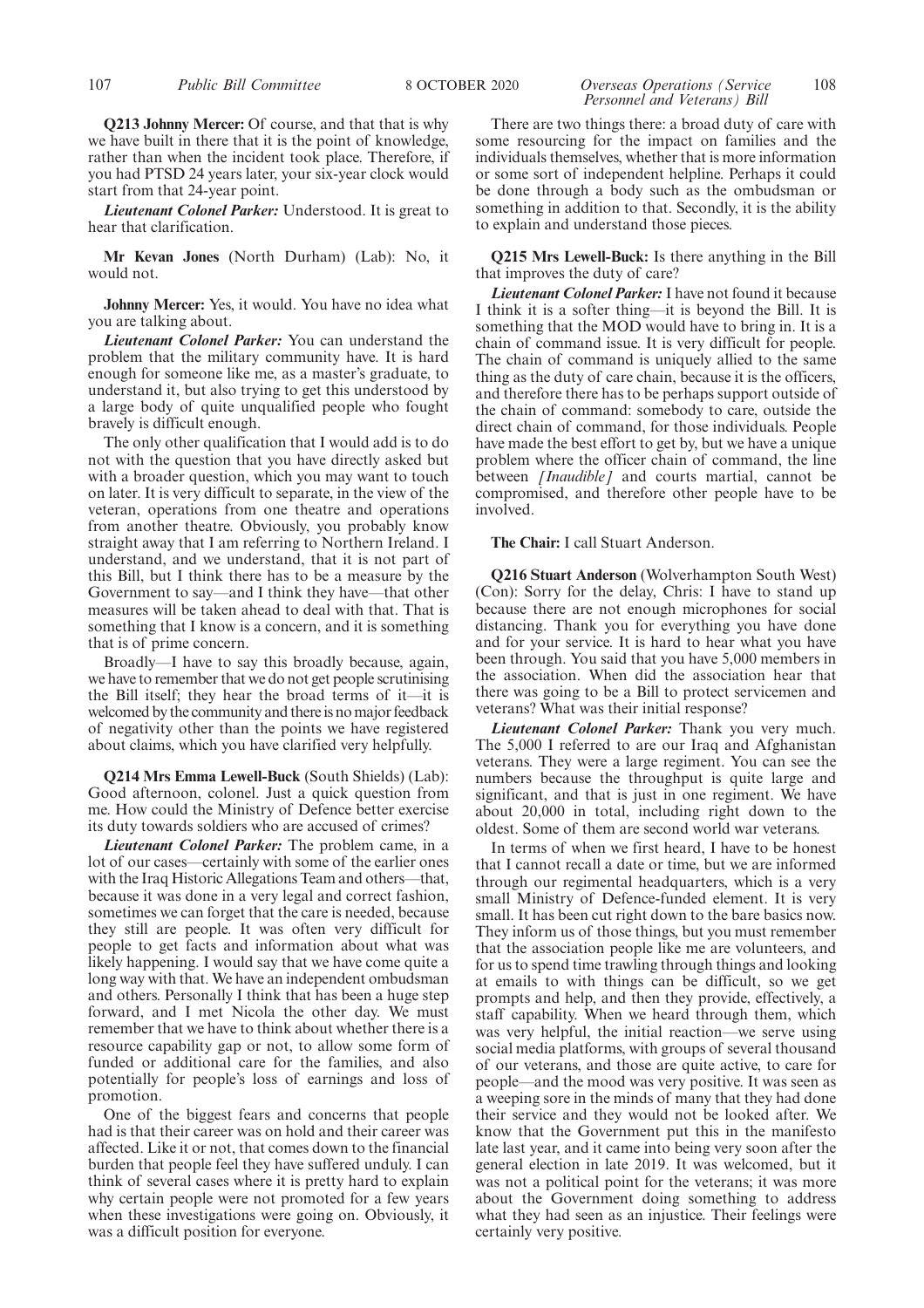#### 109 *Public Bill Committee* HOUSE OF COMMONS *Overseas Operations (Service* 110 *Personnel and Veterans) Bill*

**Q217 Stuart Anderson:** Based on your contacts—those 5,000 to 20,000 veterans—what would the veteran community feel now if this Bill were stopped?

*Lieutenant Colonel Parker:* I do not think they would understand why. We must remember that among the base we address, look after and care for, the understanding of things like how the machinery of government works is quite low. They just see a very clear sense of right and wrong, partly because we instilled it in them. They have that very simple view of life, so I think there would be acute distress. There would certainly be an increase in mental duress, and I think that for those people who hover around the distressed level, rather than getting into specific, incident-related PTSD—we deal with a lot of those—there would be a lot of hands being thrown up in the air. Allied with the current conditions, which obviously include the environmental factors of covid, separation and people being isolated, I would see that as a very big risk. However, the country seems to be behind this, and certainly the veteran body is. It seems to be something that is apolitical at the moment, notwithstanding the need for good scrutiny.

**Stuart Anderson:** That is brilliant. Those are all my questions. Thank you very much.

**Q218 Mr Jones:** Hi, Chris. In terms of the cases you have dealt with, we have already heard from other witnesses that the real issue is the length of time these investigations take. We took evidence on Tuesday from Major Campbell—frankly, the way that individual has been treated is disgraceful. This Bill does not cover investigations, and I wonder whether you think there should be some way in which investigations could be speeded up, or a way to prevent people from being reinvestigated for the same thing on several occasions, which certainly happened in Major Campbell's case.

*Lieutenant Colonel Parker:* That is a very fair point, and it is an excellent question, because the time has been a big factor. I am not aware of any way in which military law should be seen to be rushed along or pushed along. However, I think this comes back to the duty of care. I know there is provision in the Bill for certain time restrictions, so if there were a time restriction on an investigation, unless there was a good reason to extend it, that might be something that would allow a positive factor of, "Yes, there is some definite evidence brewing here." That could be positive.

We are talking about several years in which people are on hold. That was certainly the case for people involved in the Danny Boy incident in al-Amarah, with the public inquiry and the many cases to do with that particular incident, which was a real travesty. That affected some people for eight or nine years, so that was quite a long wait, and of course some of those people were already in distress because of the very tough fighting in that incident.

**Q219 Mr Jones:** I agree with you on that, but the Bill does not stop potential prosecutions by the International Criminal Court. The problem with this legislation as it is drafted is that it includes a presumption not to prosecute even before investigation, which seems very odd. The Minister is looking bemused, but it is actually in the Bill. Are you not concerned that if we are not seen to investigate these things to a certain level, we could end up with individuals being placed before the International Criminal Court? That is certainly something I would not want to see.

*Lieutenant Colonel Parker:* That is a good question, because it is something I have heard from chats on veteran social media and other discussions. You must remember that our face-to-face contact with our people has been limited from the summer onwards, but in a lot of the discussions that happen on this, sometimes weekly, there is without a doubt greater fear of a non-British legal action coming against people than of anything British. Even though soldiers, sailors and airmen might grumble about the prosecutions, I think they would all, to a man and woman, admit that British justice would be the preferable place to go to every time. There have been many times when people have been investigated but then there has been no case to answer and justice has been seen to be done—there has been no prosecution, and certainly no conviction, in the majority of cases—so I would agree with you.

Again, we must remember that I, let alone the body of the kirk, if you like—the association members—would not understand the nuances of what might cause an International Criminal Court action. If there seemed to be a risk of that, it would need to be closed on behalf of the veterans, who would see that as a far greater risk to themselves than facing British justice. I think that is a fair question to ask.

**Q220 Mr Jones:** Can I turn to the issues around investigations? You talk about the duty of care and the chain of command—I know it well, and how it works sometimes and does not work at other times. Do you think there should be an obligation on the Ministry of Defence to provide legal assistance to individuals who are being investigated or are accused of crimes?

*Lieutenant Colonel Parker:* When I was involved in a public inquiry—it was the Baha Mousa public inquiry there were five separate teams of lawyers and barristers, of which two were consulting me as a person giving evidence, not in any accusatory sense, but for contextual evidence. I was amazed by how much effort and money was going into that. The accepted norm is that a lot of people are left to their own devices and are not able to access the same level or scale of funded assistance when they are accused by military investigations such as IHAT and others.

**Q221 Mr Jones:** I raise that because if you were in civilian life and were accused of something in line with your employment, you could go, for example, to a trade union, which would provide you with legal assistance. We have not got that for individual soldiers. I am just thinking about trying to level the playing field, in the sense that members of the armed forces should at least have some recourse to legal assistance. As you say, the other side could perhaps spend a fortune on very expensive barristers and others. Leaving it to associations such as you and others to provide legal support that is a bit hit and miss, isn't it? I know that some associations do.

*Lieutenant Colonel Parker:* It is, and I understand that. As an association, we have our own private funds and we raise funds. We have had need to use them, and we have a regimental advocate or lawyer who helps us, often on a gratis arrangement. But that is a poor reflection on the way it should be.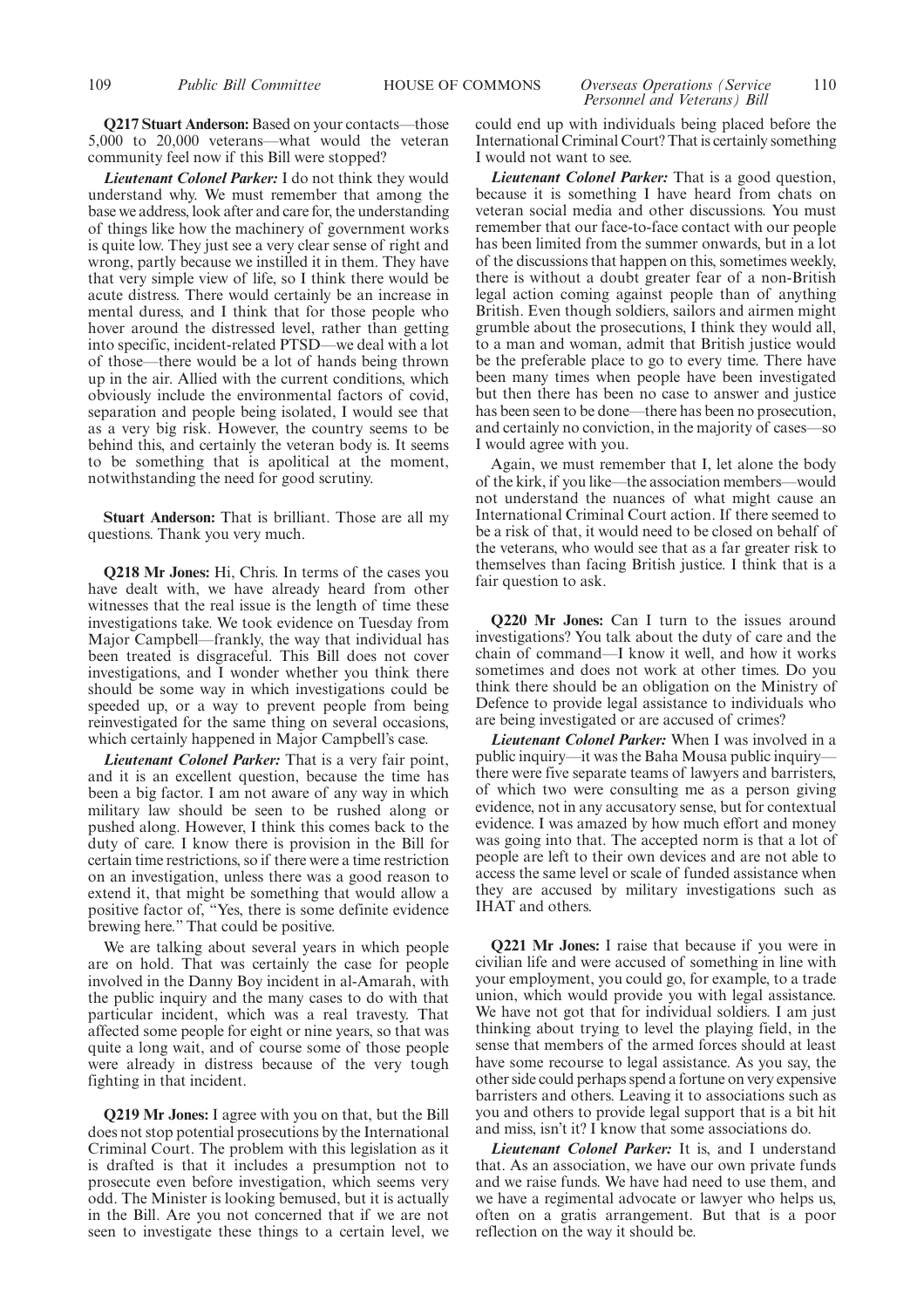I agree with you. If this can add any context, after my 17 years of service and a lot of frontline tours, often the biggest point of failure that caused the most damage was when there was a point of failure in the chain of command. If a commanding officer or a senior officer—a major or a brigadier perhaps—was the person causing the problem, they are also in the discipline chain, so the whole thing grinds to a halt and becomes an impasse. That is a very difficult situation.

The second-order question is: why do we not have a Police Federation equivalent or a trade union? I have seen a number of failures—not a large number, but it has happened—in the chain of command by officers behaving improperly, and that says to me that the only way you can stop that sort of thing affecting the people beneath them is by having, if not a trade union or federation, then an independent place to go. Personally, I think we have that with the independent Service Complaints Ombudsman, which is available as a pressure release valve. The good work that has been done to bring that in, although that small body is not widely known at the moment, has removed some of the risk.

**Q222 Mr Jones:** That is one of the things I argued very strongly for when we did the Deepcut inquiry—it came out of that in the early 2000s. The problem with the ombudsman is that he or she can only look backwards. What I am trying to get to is that people need legal support and so on in these cases when they are going through it. I will come on to the ombudsman in a minute, because you raised another issue with it earlier.

I am trying to think whether there is a mechanism we could get for those accused. I accept the point that you make about the chain of command, but I am trying to understand whether there is anything we can do to even up the playing field, in terms of ensuring that people are not left on their own? Most people do not have access to independent funds, and most people have perhaps never been involved with the law before, so when they are it is obviously quite a daunting experience. If we could come up with some system that actually allowed recourse to legal support, would that be something that you would support?

*Lieutenant Colonel Parker:* Yes, I would, but I would qualify that support. As a veteran leader, I constantly tell our people that they must not consider themselves to be a special case when there are also blue light services and other people who are equally well deserving and who also sometimes face legal complaints.

**Q223 Mr Jones:** But they are slightly different, in the sense that they have recourse to, for example, in the ambulance service, a trade union, or the Police Federation.

*Lieutenant Colonel Parker:* Correct. I understand why you ask that question. It is something, certainly for the veteran part of it, that I have proposed. I am in discussion with our excellent friend the Minister about innovative ideas such as having an inspector for veterans, like the inspector for prisons. Beyond that, there could possibly be someone who would be an independent body. Wherever that independent body sits, it cannot sit in the MOD. That is the problem—it must not sit there; it should sit outside.

#### **Mr Jones:** Can I—

**The Chair:** May I turn to Sarah Atherton. If there is time, I will come back to you.

**Sarah Atherton** (Wrexham) (Con): I don't mind, Mr Stringer.

**The Chair:** Okay. Just one. There might be time for further questions, because only Sarah is indicating that she would like to ask one at the moment.

**Q224 Mr Jones:** The ombudsman can look backwards. We heard Major Campbell the other day; even though he had been completely exonerated, there was no ability to investigate why he was treated the way he was. Do you think it would help those individuals who have gone through very poor service—in his case, it was 17 years of hell, by the sound of it—to have recourse to the ombudsman to have that investigated, to at least get some answers as to why things were actually happening?

*Lieutenant Colonel Parker:* I would say a strong yes, because in all the incidents I have seen where it has gone wrong, if the individual concerned knew that there was some way that an independent person would be able to investigate them, they may have been less likely to think that they could get away with it; it is often individuals acting fully in the knowledge of what they are doing because they can get away with it. Personally, based on my experience, I would say yes to that.

**Q225 Sarah Atherton:** Princess of Wales's Royal Regiment, the Tigers, was caught up in the battle of Danny Boy. As an association representative, can you give the Committee a sense of what the soldiers and families went through during those vexatious claims? There have been high-profile cases of Brian Wood and Scott Hoolin, whom I assume you know all about. Can you give us a sense of what they went through during these vexatious investigations?

*Lieutenant Colonel Parker:* I will, and if it helps you, I would prefer to answer that in the broadest terms, rather than focusing on individual cases, to avoid causing them any further distress. Obviously, a lot of the things we talk about are very confidential, and a lot of them are very tearful.

With that incident and the aftermath, once it started to break out that there was going to be some sort of investigations, and the manner of those investigations, there was certainly a feeling of horror and almost terror that swept through people, because they realised, "When will this stop?" It was a particularly brutal engagement, and it was cited, as the Committee probably knows, as being along the lines of second world war bayonet fighting-type engagement—incredible bravery but also incredible stress. One of the individuals I know—a large, strong, tough individual—was in tears in my arms, explaining that he had enough to deal with coping with having had to kill several people, and now he would have to deal with the fact that he might be court martialled for it. He just could not understand it.

We have to remember, again, that the individuals concerned are not people who are able to sit and pick through legal documents, nor understand them. Whether we ask the most vulnerable or tough people in our society to go forward and do these extremely tough and brave point-of-the-spear jobs, such as combat roles, we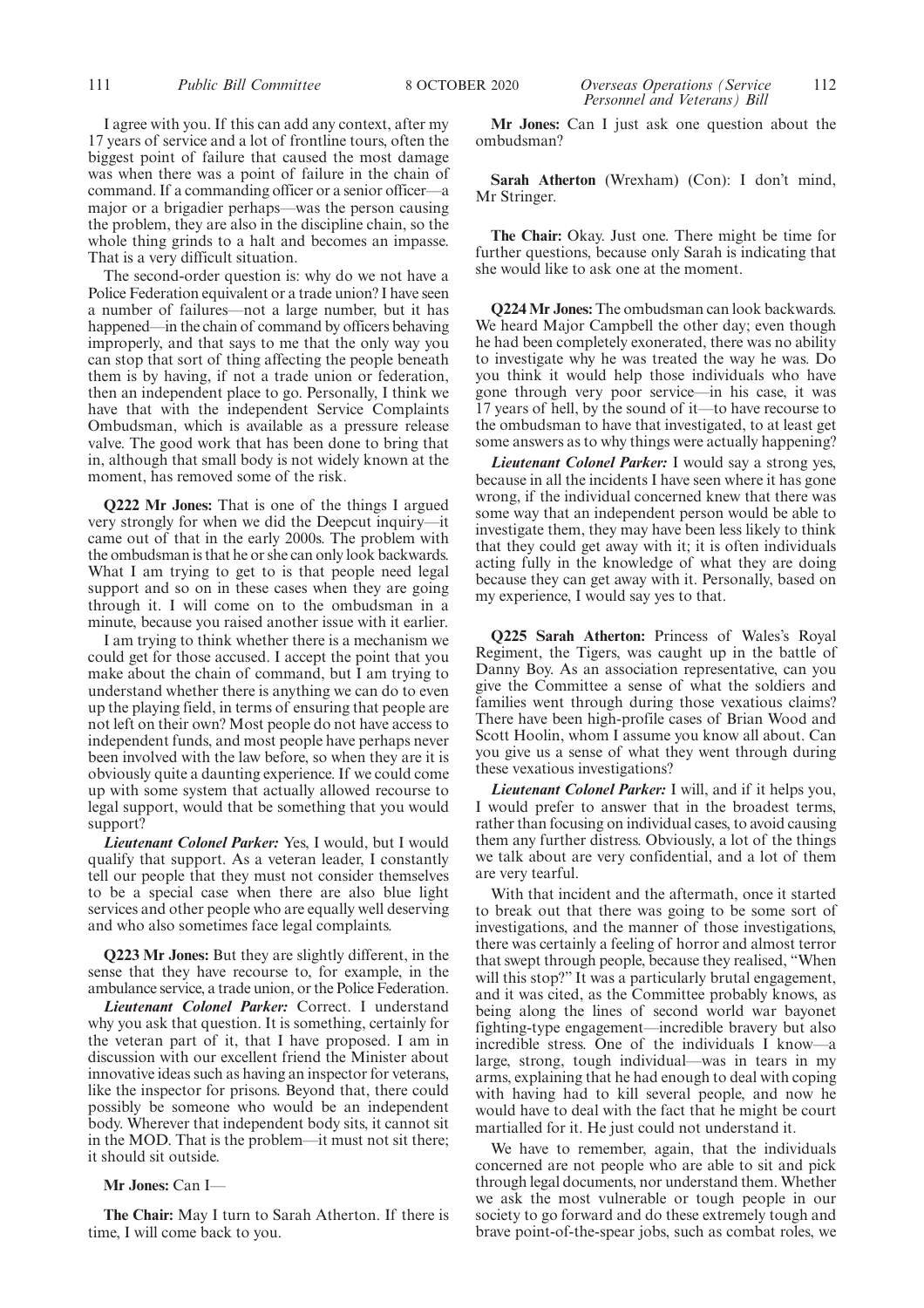#### 113 *Public Bill Committee* HOUSE OF COMMONS *Overseas Operations (Service* 114 *Personnel and Veterans) Bill*

#### *[Sarah Atherton]*

must remember that we have a duty of care to protect them from anything—intellectual or otherwise—that might affect them later in their distress.

In answer to your question about the families, that whole inquiry, and certainly that incident, were the largest single point of family distress that I have witnessed in my entire military service or veteran chairmanship of five years. That amount of distress was not only for those who were being prosecuted, but for their spouses, partners, mothers, fathers, others, and children in some cases—those who knew that the veteran had been involved not only in that incident but in others—because there was immediate presumption that there would soon be a knock on the door or a letter popping through the door for some sort of summons, so the stress levels, the distress and the impact snowballed to quite a large level. It was very hard to put a lid on that stress because that is what happened: letters did start to arrive and people did get knocks on the door, so it became a very distressing time.

**Q226 Sarah Atherton:** Thank you for talking in general terms. How would the Bill have changed their experiences?

*Lieutenant Colonel Parker:* There are two parts to that. First, we would have at least had something to be able to say back, "No, no. There is protection here." Whether it was a six-year limit or inside that is, of course, a different point. At least there would have been something there to say that.

We must remember that in parliamentary terms, it can be easy to understand it as a Bill about legal process. In the veterans sense, it is much more simple than that. It is simply understood as: the people, the public, the nation, does not want to do this to people who have stood on the wall and had to fight for freedom. They do feel that a Bill like this would allow those of us who are able to soothe and reassure to say as a result, "It's okay. The country does care; Parliament does care." Therefore, every effort is being made, which is why we admire what you are trying to do to close the gaps that have allowed those things to happen.

**The Chair:** I cut you off Kevan. Do you have another question?

**Q227 Mr Jones:** I have, but I just want to pick up on that point. The Bill would not stop the agony that you have just talked about, because in the five or six-year period, you would still be investigated. Is the root of this not that if accusations are made, they should be investigated and dealt with speedily and efficiently and, frankly, thrown out? That is what is missing from the Bill. A time-limit can be put on it, but six years is a long time for a family to go through that, as you have described. We cannot put ourselves in those people's shoes; for anybody accused of something that they have not done, it must be awful.

*Lieutenant Colonel Parker:* I agree with you, but I propose that in the whole of defence—let alone the MOD, lawyers, investigators, military police investigators —everyone went through a learning process. That was an unprecedented time. Now, everything—the procedures, the understanding, the channels of complaint, the channels of the chain of command acting to look after people, the care for families—has improved, so we must be careful not to look at those past incidents when we were going through extreme learning pains with the existing legislation, but think about how we might cope not only with new legislation, but with the great leaps forward and lessons that have been learned about investigative timescale and accuracy, and the ability and the need for statements to be taken after patrols and suchlike.

Those things sound very easy. Sometimes they are difficult out in the dust and the heat, with the extreme exhaustion that goes on out there. We are in a much better place; I genuinely offer that from a very lucky perspective, because I can speak without any official man here, but I get the chance to speak to everyone who is in officialdom, as well as the soldiers from my regiment and their families.

**Q228 Mr Jones:** Can I now turn to part 2 of the Bill? I accept that you and others have perhaps not read the Bill line by line, but part 2 would put a six-year limit on section 33 of the Limitation Act 1980, which means that veterans will not be able to bring claims outside that time limit. As one witness explained the other day, that would mean that prisoners would have more rights than members of the armed forces. That cannot be right, can it?

*Lieutenant Colonel Parker:* No, but it would not be the first time. We are in a gradual process as a country, and we must not be too hard on ourselves. We are closing gaps and are doing the best we can, but nothing will be done in a week or two. Everyone is pretty realistic—you will not get a bunch of people who are more realistic than military veterans about how long things take. There might be some concerns about the six-year rule, but I am sure people would welcome being part of that discussion. I can certainly help that process by getting my people to be part of that discussion, survey or whatever it might be, to get the feeling about whether this would be something that could sit happily with them. This process alone—my being here—is part of that. The six-year part, and the potential that other parts of society could be better off, is still countered by the fact that I have never met a military person who feels that we should be outside the law and that we should not obey the agreed principles.

**Q229 Mr Jones:** But what this is doing is putting veterans at disadvantage by comparison with what I or you can do as a civilian, in terms of taking a case outside the Limitation Act 1980. It does not sit comfortably with me that veterans should not have the same rights as everybody else. It is possibly one of those things that we get in legislation sometimes—an unintended consequence. Personally, I think it should be taken out of the Bill, because it will limit the ability of veterans to bring civil claims outside those time limits. Knowing the MOD lawyers as I do, they will use it as an excuse for why claims should be discontinued.

*Lieutenant Colonel Parker:* Understood, and I partially agree with you. Again, I would say that most people would be surprised, as would I, that no mechanism could be thought of to allow someone after the six years, if they felt that there was a strong enough case and it was sound in British justice, to bring a claim via appeal, the High Court or whatever it might be, to a judge, and that would be allowed to be waived. I am not a legal expert, but I would have thought that would be the situation if there was a particularly compelling case. I cannot think of any.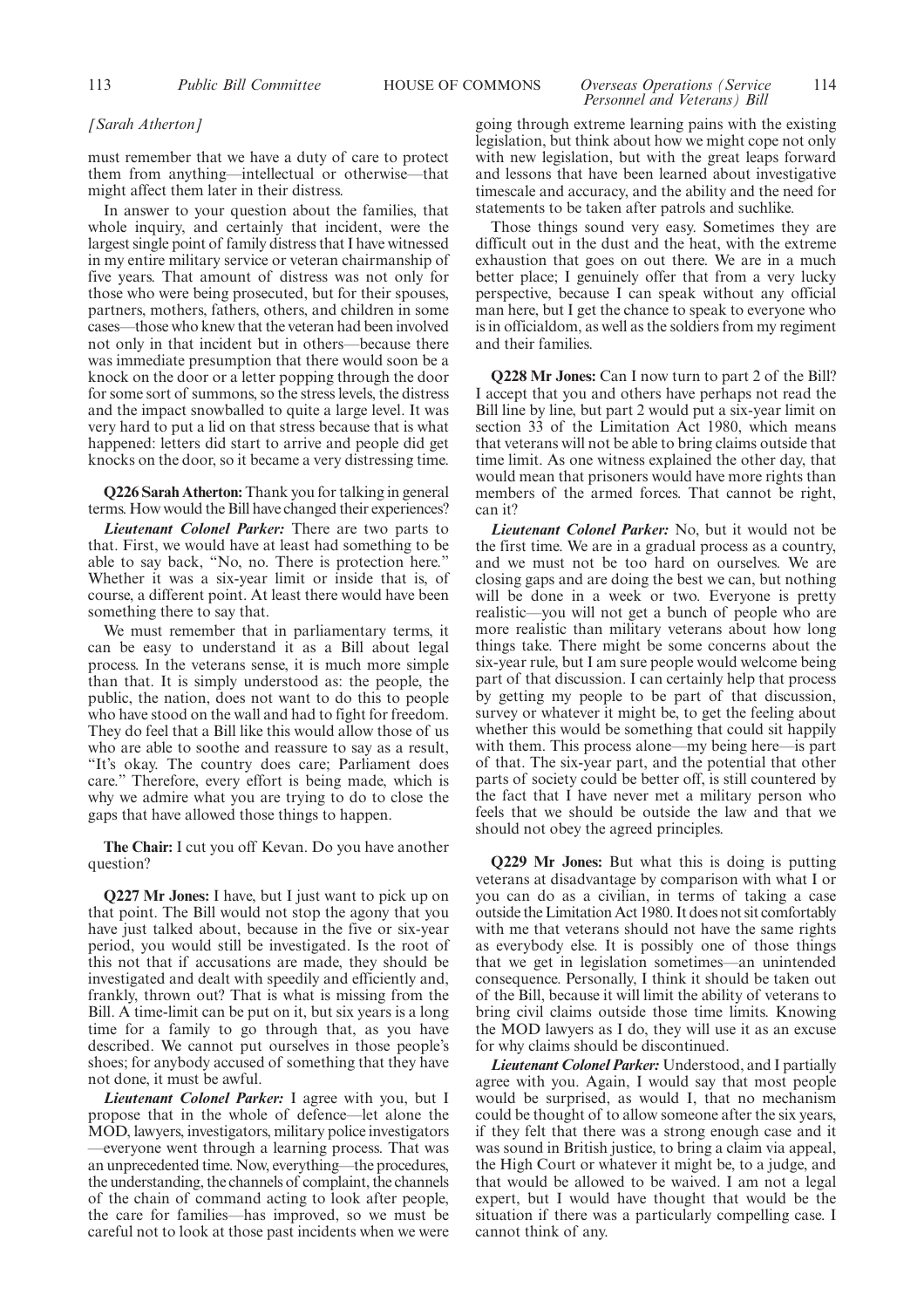**Mr Jones:** It is there already in section 33 of the Limitation Act 1980. The Bill is carving veterans out of it, which I certainly do not agree with at all.

**The Chair:** If there are no more questions, may I thank you, Colonel Parker, for your valuable evidence this afternoon? I am sure the Committee will find it useful and informative when we come to discuss the Bill on a line-by-line basis.

#### **Examination of Witness**

*Judge Jeff Blackett gave evidence.*

#### 3.8 pm

**Q230 The Chair:** We will now hear from His Honour Judge Jeff Blackett, who very recently retired as Judge Advocate General. We have until 4 o'clock for this session. Welcome, Judge. Would you care to introduce yourself for the benefit of the Committee?

*Judge Blackett:* I am His Honour Judge Jeff Blackett. I was the Judge Advocate General for 16 years. I had 31 years' service in the Royal Navy before that. I retired as Advocate General last week, on 30 September, so that I could go and become president of the Rugby Football Union.

**Q231 Johnny Mercer:** Hi, Judge Blackett. Thank you for coming in today. We have had broad discussions along this issue already, so I will not reheat any of those. What would you do within the art of what is possible? There are plenty of ideas—taking out the six-year limit, applying it to one set of claimants and so on—but within the art of the possible and the strategic aim of the Bill, what would you do to improve it?

*Judge Blackett:* That has gone to the end of where I was going to speak, because I was going to start off by saying that I think the Bill does not do what it is trying to do. My concern relates to investigations, not prosecutions; but there are a number of issues, and I think you and I have discussed some of them.

The first thing I would do is apply section 127 of the Magistrates' Courts Act 1980 to the military. That puts a six-month time limit on summary matters, and I would extend that to be matters that were de minimis—there would have to be a test of de minimis. Interestingly enough, halfway through my time as the Judge Advocate General, I issued a practice memorandum, which effectively incorporated that into the court martial. Following Danny Boy, the only offences that could be brought to trial were common assaults, and they were not, because the Army Prosecuting Authority followed my practice memorandum. The Ministry of Defence at the time were not in favour of that, and they challenged. Unfortunately I had to withdraw that practice memorandum.

That would deal with minor cases, and there are lots of minor cases. The sorts of things that IHAT was dealing with were that there would be a complaint that appeared to fall at the upper end of the spectrum. There would be an investigation. It would find that the allegations had been wildly exaggerated and end up finding that the most serious offence might have been an attempted actual bodily harm. In cases like that there should be a limitation period. So that is my first thing.

#### 115 *Public Bill Committee* 8 OCTOBER 2020 *Overseas Operations (Service* 116 *Personnel and Veterans) Bill*

The second thing is that I would have judicial oversight of investigations. I introduced something called "Better Case Management in the Court Martial", towards the end of my time as the Judge Advocate General. That puts time limits on investigations. The most important thing about it is that a case, early on, goes before a judge, and a judge then sets out a timetable of what various things should do. If section 127 of the MCA was brought into force, and the case dealt with de minimis, he could then say, "This is de minimis; stop the investigation."So you need some mechanism, and judicial oversight. In my opinion, you could do that.

Thirdly, I would look at legal aid and funding. We have to remember that Northmoor and IHAT were set up by the British Government, and were funded by the British Government. The ambulance-chasing solicitors people like Phil Shiner—used public money to pursue the means. I think you need to look at how legal aid is approved in those matters, and whether complainants should be funded, and the bar for funding them and their solicitors should be set higher.

So those are three areas. Finally, I would raise the bar for reinvestigation, or investigation. Having said that, there were only two courts martial where people were acquitted where there was a reinvestigation, but I would raise the bar for reinvestigation as well. So those are four practical matters that I think the Bill should concentrate on, rather than prosecution.

**Q232 Johnny Mercer:** One of the difficulties I think people like me face is that we have had General Parker, x-Armed Forces Ministers and others, saying that this and that should happen; why, over the last 10 or 15 years have none of these things been done?

*Judge Blackett:* You would have to ask them. I am an independent judge, who was the judicial head of the service justice system.

**Q233 Johnny Mercer:** Why do you think the MOD has not taken on your advice?

*Judge Blackett:* I think in terms of the six-month time limit, there were lawyers in the MOD who said that we did not put that in the Armed Forces Act 2006. There are commanding officers who do not want to be limited, because sometimes they need more time. In terms of better case management, I think that the MOD thinks that is a good idea, but I did not come to it until quite late in my time.

I will say one thing, though. In terms of IHAT and Northmoor, as the Judge Advocate General I wanted to be more involved, but I was kept out—properly, I suppose, because I might have to try the cases in the end. We expected a lot of cases to come out of those two matters, and as you know, not a single case came out of them, which tells its own story.

**Q234 Stephen Morgan** (Portsmouth South) (Lab): Thank you, Judge Blackett, for being so willing to come before the Committee to hear our concerns and to help us improve the Bill. You described the Bill as ill conceived. Can you explain why you had that view?

*Judge Blackett:* Yes. Perhaps I can say this. I wondered why, in the face of all the opposition—there is huge opposition, from various bodies—the Government seemed intent to pursue this particular issue. I have three concerns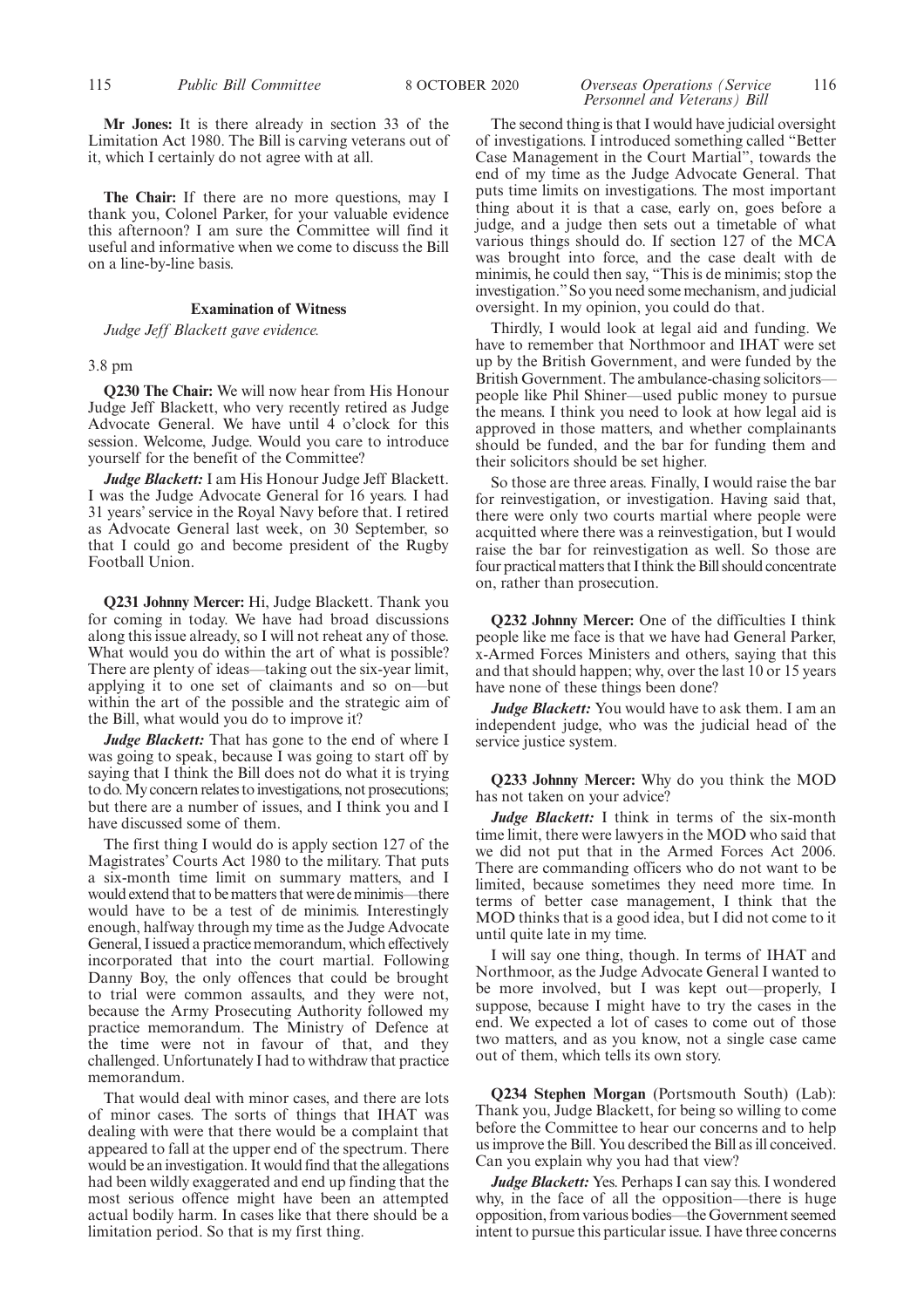#### 117 *Public Bill Committee* HOUSE OF COMMONS *Overseas Operations (Service* 118 *Personnel and Veterans) Bill*

#### *[Stephen Morgan]*

about the Bill. One is the presumption against prosecution, one is the wording in clause  $3(2)(a)$ , and the other is the requirement for Attorney General consent.

I listened very carefully to what Johnny Mercer said to the Joint Committee on Human Rights a couple of days ago. He described a pathway that goes from civil claims for compensation. That becomes allegations of criminal behaviour. That leads to investigation. That leads to re-investigation. I think that is the pathway you described, Mr Mercer. He said the lock was a presumption against prosecution, and Attorney General consent. I can understand, looking back, how you might get to that, but I think that logic is flawed, because actually he agreed that the issue of concern is investigations, which is my concern as well, and the length of time they take. He accepted, as he would, that all allegations must be investigated. That acceptance and a presumption against prosecution just do not equate, in my terms.

Let us look at some statistics. In my time as JAG, we have had eight trials involving overseas operations, with 27 defendants, of whom 10 were convicted. There were obviously trials. I did the two murder trials. The first murder trial was about the murder of a chap called Nadhem Abdullah by 3 Para. That was a case called Evans. The events took place in 2003; the trial was in 2005. In the case of Blackman, Marine A, the unlawful killing took place in 2011; he and two others were tried in 2013. So the system worked and due process went along. There were eight trials.

At the same time, there were 3,400 allegations in IHAT and 675 allegations in Northmoor. We all know how long they took, and nothing came out of them. So I agree wholeheartedly with what the Minister is trying to do. I am absolutely behind protecting service personnel. I simply do not believe this Bill does it, because I cannot see that a bar on prosecution or—sorry—a presumption against prosecution is going to stop the ambulance chasing that the Government are so worried about.

My second concern, of course, was the International Criminal Court. Take a case like Blackman, for instance, where there was a video of him shooting somebody. Had that come to light over five years later and there was a presumption against prosecution, first of all, the investigation would have taken place. The prosecutor could have said, "The presumption exists. Therefore I am not going to prosecute." That would lead to a victim right of review, perhaps. More importantly, it would lead the International Criminal Court to say, "You are unable or unwilling—article 17 of the Rome statute—to prosecute. Therefore we'll take this and we'll put him to The Hague." That is a real concern of mine.

The prosecutor could decide there is a case to answer, but he would send it to the Attorney General, and the Attorney General says either, "Prosecute"—in which case, so what?—or no, and you have exactly the same thing: judicial review of his decision by all sorts of people, and the International Criminal Court saying, again, "You are unable or unwilling."

In my view, what this Bill does is exactly the opposite of what it is trying to do. What it is trying to do is to stop ambulance-chasing solicitors and vexatious and unmeritorious claims. The Minister quite rightly said we want rigour and integrity. What it actually does is increase the risk of service personnel appearing before the International Criminal Court. That is why I said it was ill conceived.

**Q235 Stephen Morgan:** Thank you for that thorough and comprehensive answer. You mentioned earlier being kept out of discussions. One theme that has come out from the witnesses over the last few days has been about more engagement and consultation on what the Bill is trying to do and its contents. Is it unusual for someone in your position not to be formally consulted on the Bill's contents?

*Judge Blackett:* No. My office is nearly always consulted on legislation, particularly when I went through the 2006 Act. I was heavily involved in that and, subsequently, with the other quinquennial reviews. I do not understand why my office was not consulted. There have been occasions in the past where paperwork has got lost when we have been consulted. I personally was not, but my office dealt with it. That was not the case here—we simply were not consulted.

#### **Q236 Stephen Morgan:** So it was quite unusual?

*Judge Blackett:*It was unusual. Whether it was pressure of time or whether officials wondered what I was going to say and did not want to hear it, I do not know.

**Q237 Stephen Morgan:** What difference would that formal consultation have made?

*Judge Blackett:* I would have hoped that we could have influenced the Bill, because I think a Bill is a good idea, but it has to have the right contents. Had I been able to have an input, perhaps on the format as I have just described, I do not know whether it would all have made it into the Bill, but at least it could have been discussed.

**Q238 Stuart Anderson:** On a point of clarification, you said it is very unusual for you not to be consulted, but you started off by saying you were not consulted on any of the other investigations when they were set up. Is that correct?

*Judge Blackett:* That is a different matter. That is apples and pears. I am consulted on policy development, even though I am an independent judge. In terms of individual cases then clearly—and properly, at the time—I was not consulted. I was going to have to deal with the serious matters that came out of it, so I was not consulted. I was told that there might be a case—"There is possibly a case. Can you clear seven weeks in the diary to sit in a case, sometime in the future?"—but I was not consulted about how the investigations were going on.

**Q239 Stuart Anderson:** Thank you for clarifying that. You mentioned some practical steps that you wanted to put in the Bill. I am by no means a legal expert, so for clarity could you explain, are they steps that you have the power to put in or would they require an Act of Parliament to go through for them to be put into place?

*Judge Blackett:* Section 127 of the Magistrates' Courts Act would require legislation to apply to the armed forces. As I told you, I issued a practice memorandum many years ago to try to do that, which the MOD objected to and it had to be withdrawn. Legal aid funding for victims and ambulance-chasing lawyers, to use the expression that has been used, would need some legislation.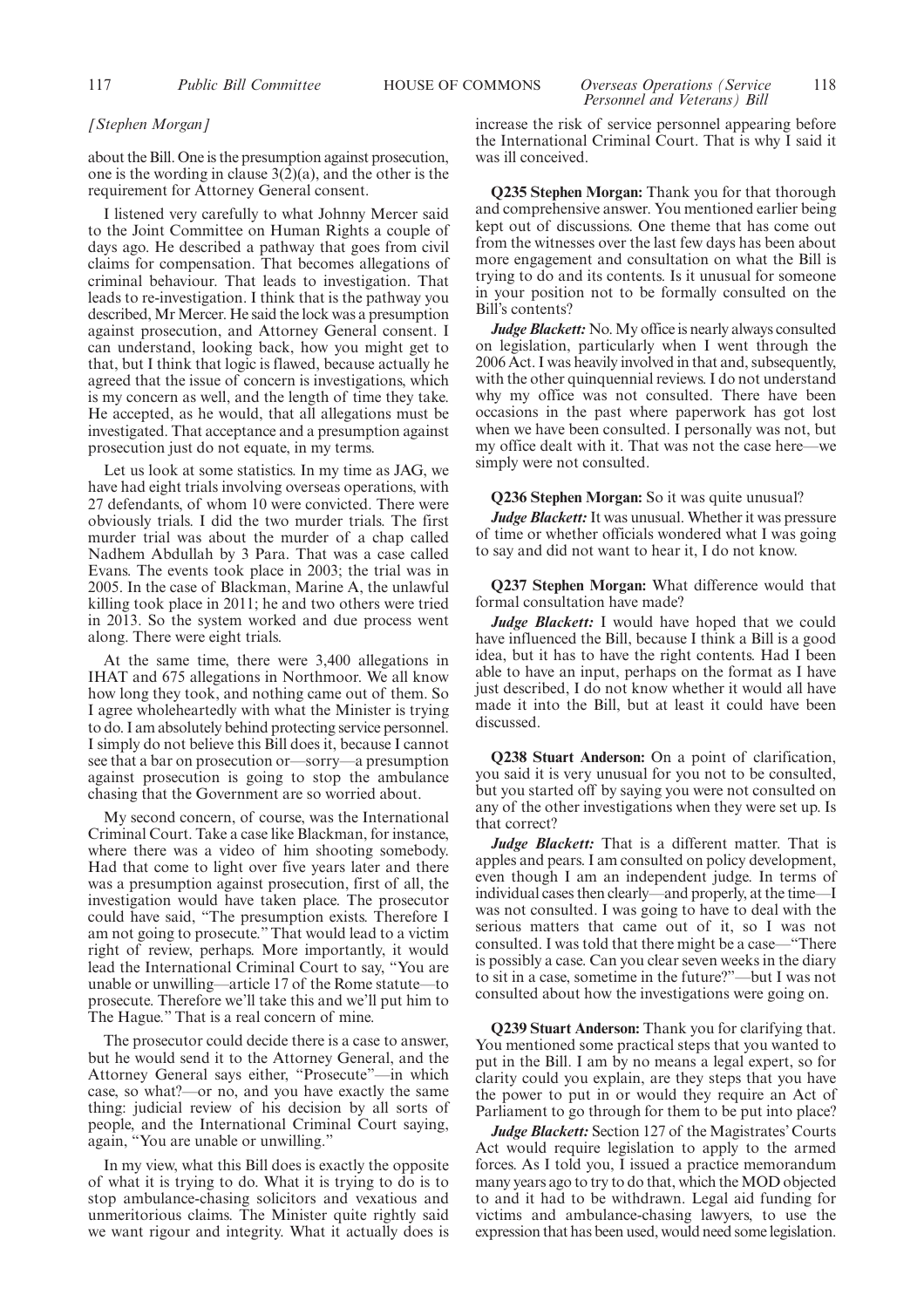#### On raising the bar for the investigation, the wording in the Bill might do that, but perhaps it would require legislation. Judicial oversight of investigations, particularly overseas operations, would require legislation.

**Q240 Stuart Anderson:** I am trying to understand the process for someone with your influence and experience. Have you ever taken forward discussions with the MOD to say, "I believe this legislation, this Bill or this Act, if brought through Parliament, will solve A, B and C"?

*Judge Blackett:* The process that you describe goes on all the time, but not in particular for overseas operations. There is a quinquennial review of the Armed Forces Act. I am consulted and have the ability to input issues. For example, I have been concerned for a long time about service personnel who are convicted in the court martial of causing death by dangerous driving. We had a number of those with servicemen overseas. The court martial had no power to disqualify them from driving, and I had a real concern that they would come back, serve their time, go straight on the road and kill somebody else. I have been trying to get something like that into the Armed Forces Act.

The process takes ages. I would start off 15 years ago saying, "I don't think this should be in the Act." It is not agreed by the policy people within the MOD, for all sorts of reasons. We go round and round in circles, miss one Act and then another Act. Hopefully, it is going to be in the 2021 Act. That goes on all the time. I am proactive in dealing with matters around trial process.

**Q241 Stuart Anderson:** I am certainly not knocking your work ethic or your proactive approach, but was anything formally put into the MOD with recommendations for overseas operations that ended with Ministers?

*Judge Blackett:* No, because I was not consulted.

**Q242 Stuart Anderson:** You were the only person in that time who could have done that—is that correct?

Judge Blackett: No. I am sure other people have similar ideas—I have not got all the good ideas—but I was not asked, so I did not put anything in. That was until I became aware of the Bill—too late, but probably my fault—and at that stage I wrote to the Secretary of State and raised my concerns.

**Q243 Stuart Anderson:**I am on the Defence Committee, so I saw that letter. How long have you been in the position of Judge Advocate General?

*Judge Blackett:* Sixteen years.

**Q244 Stuart Anderson:** Has any Minister come to you or consulted you about putting such a Bill through Parliament?

*Judge Blackett:* No. I have had exchanges and we have had meetings with Ministers, but for this particular Bill nobody came to me and said, "We are going to put this through Parliament. What do you think?".

**Q245 Stuart Anderson:**I get that. I came into Parliament at the end of 2019 as a veteran, wondering why soldiers have been prosecuted and gone through everything they have. I understand your points, and there are a lot of good ideas here, but Parliament has been going for many years and I wonder why it has taken till now to get to this situation. I have a fear, as we heard from the

#### 119 *Public Bill Committee* 8 OCTOBER 2020 *Overseas Operations (Service* 120 *Personnel and Veterans) Bill*

veteran community, that the Bill would get stopped. What I really want to find out is whether anybody has thought of this before. It is without a doubt a hard subject to address. Is it too hard? Has anyone sat down and said, "We want to put this through"?

*Judge Blackett:* Not to my knowledge. It needs political will, of course, and if you go back to IHAT and Northmoor, you start with the Baha Mousa concerns where we had a court martial where seven people were tried, one pleaded guilty to an ICC Act offence and all the rest were acquitted when clearly the British Army had been responsible for killing an individual over a three-day period. The court martial did not resolve in a conviction.

Following that, we had all the cases from a solicitor who in those days was well respected, so nobody questioned his motivation on the allegations he was raising. That subsequently turned out to be wrong. I think the issue then was the British Government thinking, "If we have got systemic abuse by the British forces overseas, we have got to do something about it." Hence they set up Northmoor. That was really the focus.

**Q246 Stuart Anderson:** Do you think the Bill is needed?

*Judge Blackett:* Not in its present form, no. The court martial system demonstrates that we have, to use the Minister's words, "rigour and integrity". We have got to move faster and we have got to investigate quicker. The issue is not the court martial system; the issue is IHAT and Northmoor, and that is nothing to do with the court martial system.

The Bill is effectively looking at the wrong end of the telescope. It is looking at the prosecution end, and you have got to remember that you do not prosecute until you investigate—and you have got to investigate. This will not stop people being investigated and it will not stop people being re-investigated and investigated again. Lots of investigations do not go anywhere, but the people who are investigated do not see that.

The fact is that, as you know, of the 3,400 cases, or whatever it was, at IHAT, not a single one has been prosecuted—not one. But the issue for those being investigated is dreadful. That is their complaint. Now, I understand that with high-profile cases like Blackman— Marine A—there are a lot of veterans who think we should not even prosecute that because they say he was doing his job and it is wrong to prosecute him. That is clearly wrong. When you have an offence as blatant as that, it must be prosecuted; otherwise we are undermining the rule of law and what we stand for in Britain.

**Q247 Stuart Anderson:** I slightly disagree. I do not believe that veterans want amnesty—perhaps a small percentage. If something has gone wrong, professional soldiers, men and women, would expect or want that to be followed through.

Finally—I am not sure whether you heard the last witness—

*Judge Blackett:* I heard some, yes.

**Stuart Anderson:** I asked him how the 5,000 Iraq and Afghanistan veterans and the 20,000 overall veterans he has contact with would feel if the Bill were stopped. I do not know whether you heard his answer.

*Judge Blackett:* Yes, I did.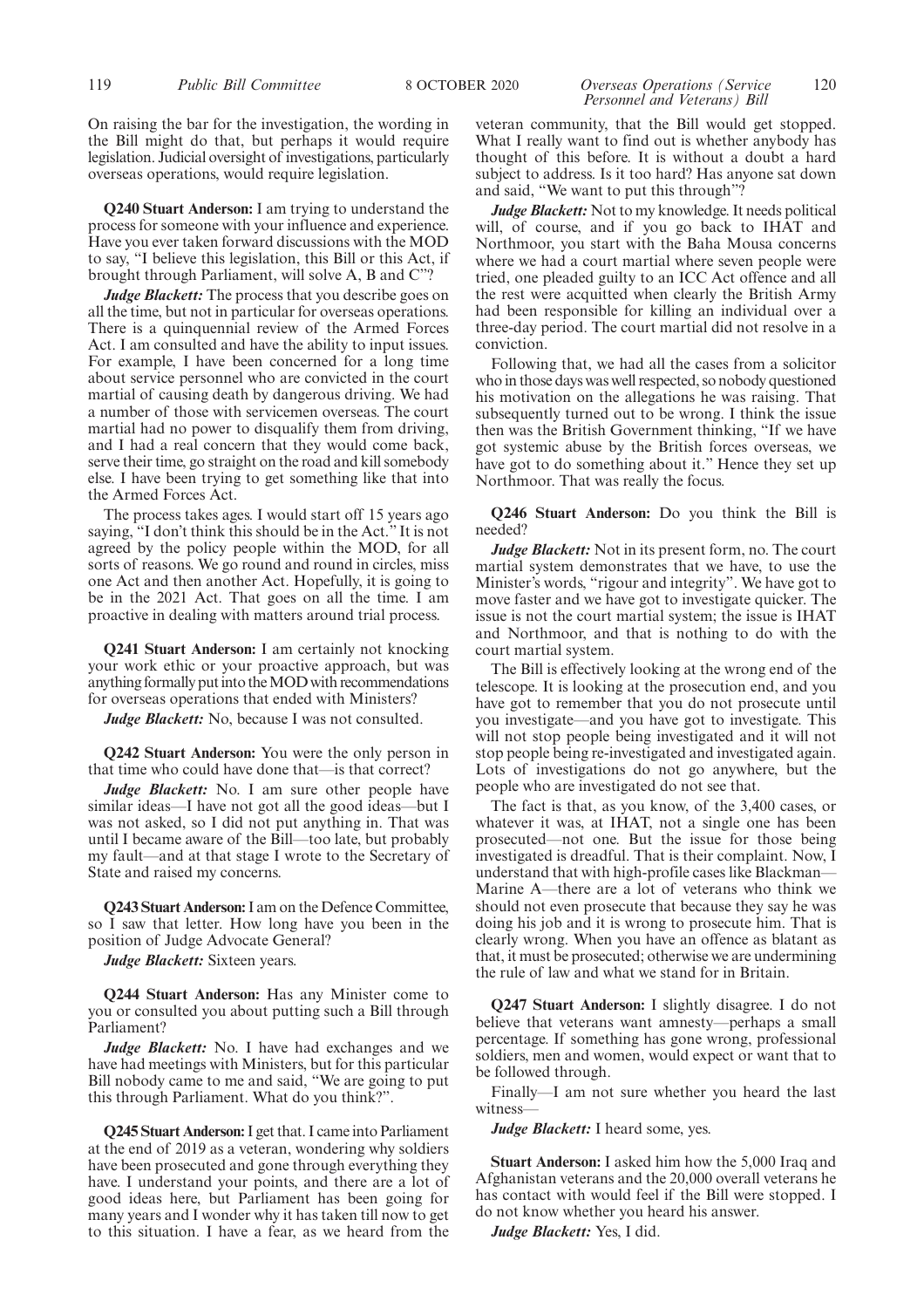*Judge Blackett:* I have not recommended that it be stopped.

**Stuart Anderson:** Sorry, I do not want to put words into your mouth. First, do you think that this Bill should be stopped?

*Judge Blackett:* Yes, but—

**Stuart Anderson:** Okay. So now you have said that, what would your words to him be?

*Judge Blackett:* I believe in a Bill with some of the items that I have suggested. What I would say is that the Bill should be stopped, rewritten and, when it addresses the problem, brought back. What would I say to those 5,000 veterans? I would explain that the Bill as it stands will make life worse, not better, and therefore we will look at it again, trying to bring something back that would satisfy your concerns.

**Q248 Carol Monaghan** (Glasgow North West) (SNP): Judge Blackett, did you support the exclusion of sexual offences from the Bill?

*Judge Blackett:* No. I cannot see the differentiation between any offences but, since I do not think that there should be a presumption against prosecution anyway, that is just an academic question.

**Q249 Carol Monaghan:** How do you feel about the inclusion of torture and war crimes?

*Judge Blackett:* It is the same answer—this is an academic discussion that you and I are having, because I do not believe that there should be a presumption against prosecution at all. If there is an offence, whether sexual, torture or anything else, it should be prosecuted.

**Q250 Carol Monaghan:** The Minister asked you why advice over the past 15 or 16 years had not been heeded. Are you confident that your advice, and the evidence that you have given to the Committee today, will be heeded?

*Judge Blackett:* You are asking me what is probably a loaded political question. I would hope so, and when I met the Minister, Johnny Mercer—not in this forum, but in a more discursive one—he was very interested in some of my options, and I think he asked staff to look at them. I do not know how far that has gone, and I do not know whether any will be brought back, but I hope that, given my experience—

**Q251 Carol Monaghan:** How long ago was that meeting? *Judge Blackett:* About a month ago—something like that.

**Carol Monaghan:** Before Second Reading. *Judge Blackett:* It was.

**Q252 Carol Monaghan:** So were you surprised not to see any change, or any of this within the Bill that was presented?

*Judge Blackett:* To be fair to the Minister, he said to everybody, "I want to fix this problem, and I am open to any suggestion"—

*Personnel and Veterans) Bill*

**Carol Monaghan:** We have heard that many times, but we are slightly concerned.

*Judge Blackett:* I take the Minister at his word—if he says that he is open to any suggestion, he or his staff must look at it on its merits and, if they see any merits, they will take it forward.

**Q253 Carol Monaghan:** I was going to ask about the re-investigations, but we have already covered that, so I will move on. Do you have any concerns about part 2 of the Bill?

*Judge Blackett:* The six-year time limit on civil claims.

#### **Carol Monaghan:** Yes.

*Judge Blackett:* The previous witness talked about the inability of service personnel to sue, because of the six years. It is rather like going back to section 10 of the Crown Proceedings Act 1947. That is not really my area of law, so perhaps I am not the right witness to deal with it. I said to the Secretary of State that I thought it was injudicious, but there are better minds than mine who can apply that.

One bizarre thing is that, if this Bill becomes law, there is a six-year time limit but the Attorney General may give consent to a prosecution. Then, clearly, one of the things that the criminal court would be doing is awarding compensation, if there was a conviction. There would still be issues in relation to personal injury claims, which would come through the criminal court rather than the civil court, if it got to prosecution. However, I do not think I am the right person to answer those questions.

**Q254 Mr Jones:** In your letter to the Secretary of State you said:

"The bill as drafted is not the answer."

You have been very clear on that today. You have made four suggestions there. I can see a problem with the legal aid one, but the other three relate to procedure for criminal trials in the service justice system. Could they be incorporated into the Bill?

*Judge Blackett:* Yes. If you need legislation, you can use any legislative vehicle, can you not? Certainly, I would have thought that applying the Magistrates' Court Act 1980 one, which is applying a six-month time limit to summary-only matters, would be extended. It would need more wording because I believe that should be extended to what should be called de minimis. De minimis claims probably need to be taken before the judge who is overseeing it so he can say, "This is de minimis." Then, a great raft of those allegations in IHAT and Northmoor would have gone with that.

**Q255 Mr Jones:** That would clear out a lot of frivolous and vexatious cases, the difference being that it would not be about a presumption not to prosecute. An independent legal body—a judge or a magistrate—would make that decision. That is the important thing there. It is not the chain of command or the MOD making that decision, or the Attorney General. It is independent legal—

*Judge Blackett:* Yes.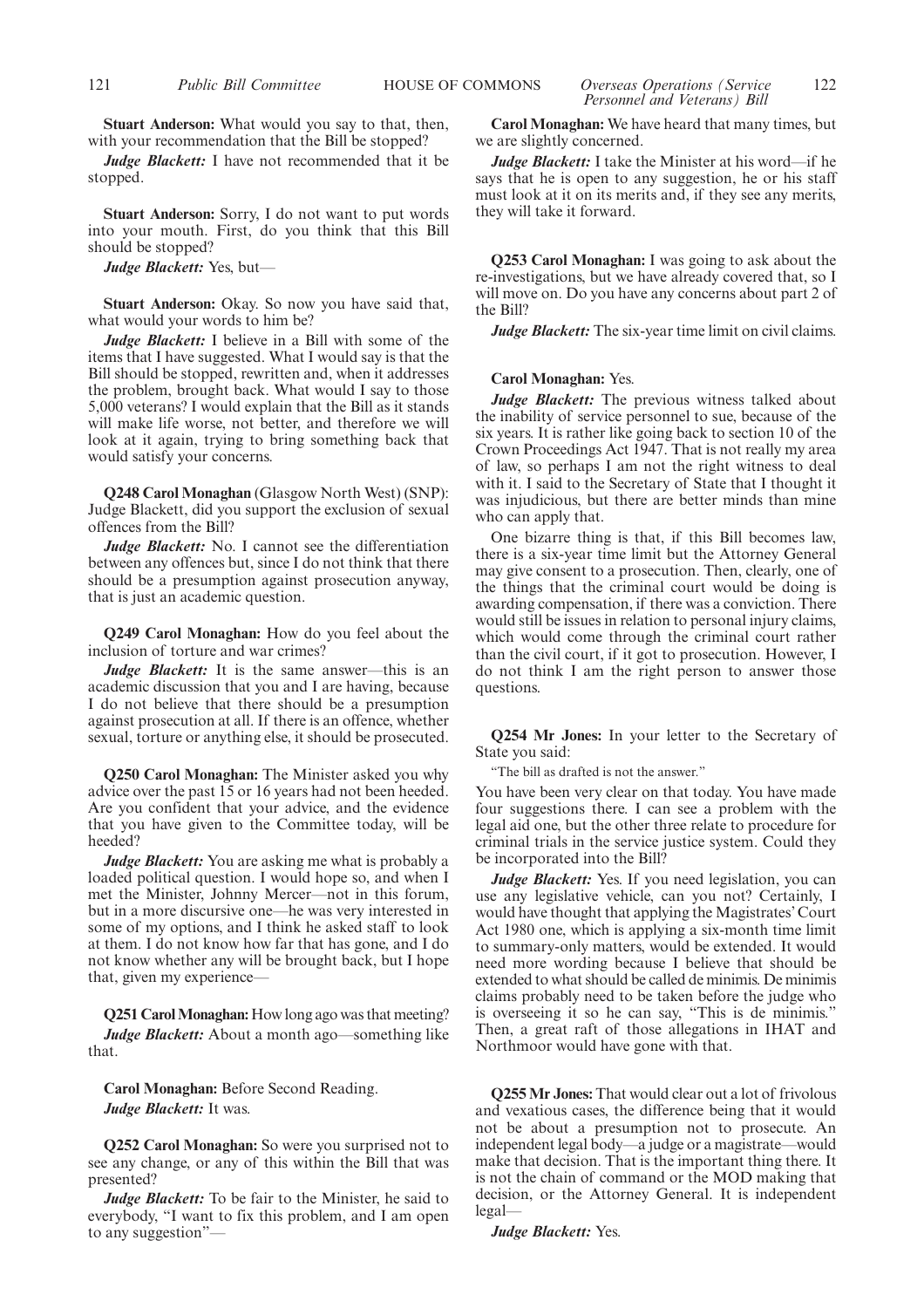## *Personnel and Veterans) Bill*

**Q256 Mr Jones:** On raising the bar, how would that work in effect?

*Judge Blackett:* The way I described it when we had our meeting with the Minister was relating to the Criminal Cases Review Commission. They can look at what is a miscarriage of justice and put it back to the Court of Appeal, but they have a very high bar. It was extracting that sort of test and applying it on the other side in relation to investigations. Having said that, there have been only two reinvestigations following acquittals in my time, and both of those determined that there was no further evidence and therefore it did not come back to court. However, the individual accused, who had been acquitted, had to go through all the problems that we heard the last witness talk about.

**Q257 Mr Jones:** I am aware of the criminal case review because I have just been involved with the Post Office Horizon cases that are going before that. It is a high test to get them there, but it does give that. I will come on to one of your third points in a minute, but the issue that has come out throughout all the evidence that we have taken so far is around investigation and—I think this came through from the last witness—the trauma, not only for individuals but for families, because things are taking too long, although the two cases you mentioned were done quite quickly. In terms of judicial oversight, can you explain how that would work?

*Judge Blackett:* In my view, you have an allocated judge—probably a judge advocate—who the investigators can come to and say, "This is what we have. We have one person saying 'He raped me 10 years ago.' We have no other evidence. We have interviewed her and we think"—she is lying, she is telling the truth, or whatever. The judge can then take a view, rather than the current system at IHAT. It became rather like a fishing expedition, where an allegation came in and they spent ages fishing for more evidence around the allegation. It needs, I think, judicial oversight to say, "Stop fishing, you have had enough time. This clearly will not get anywhere near a conviction and therefore stop the investigation now."

**Q258 Mr Jones:** Would the judge have the ability, if he or she were not satisfied with the evidence put forward, to say, "You should investigate it further"?

*Judge Blackett:* Absolutely, yes.

**Q259 Mr Jones:** So it would not be an automatic cut-off.

*Judge Blackett:* No, no. It is basically judicial supervision. It comes back to what I was saying about better case management in the court martial, which is the system we introduced not that long ago, where early on in the investigation, before the investigation is complete, the case is put before a judge. It may be that at that stage the defendant says, "I plead guilty and therefore let's stop the investigation." That is one way of dealing with these matters. It stops the time taken on an investigation.

**Q260 Mr Jones:** On the issue around the International Criminal Court, in that case, you could argue to them that it would be judicially independent oversight, and that is the important point.

*Judge Blackett:* Absolutely.

**Q261 Mr Jones:** Can I turn to clause 3? I think it is a very strange one. It refers to "exceptional demands", but I think your letter to the Secretary of State outlines that the service justice system already takes that into account. That is certainly why I am a big supporter of it, in the sense that it recognises the nature of military service, which of course civil courts cannot take into account. Can you talk us through your concerns about clause 3?

*Judge Blackett:* Clause 3 is engaged after five years. It seems bizarre to me that in deciding whether to prosecute, you have a post-five-year test, but not a pre-five-year test. All these matters are taken into account anyway when the service prosecutor decides whether it is in the service and public interest to prosecute. As you know, there has to be evidential sufficiency and public interest. This is effectively designing or describing what the service interest test or public interest test should be. Now, prosecutions may take place, even though a serviceman were suffering from battle fatigue, diminished responsibility—all of those things. There is still a proper prosecution and the offence or the sentence will reflect all those matters, but not the actual prosecution. This therefore seems to me unnecessary, because the service prosecuting authority exists separate from the Crown Prosecution Service because it applies the service interest test. That was my concern.

**Q262 Mr Jones:** In your letter, you give the example of Marine A. Could you talk the Committee through how that worked in practice in that case?

*Judge Blackett:* Interestingly, a number of the issues here were raised by Marine A subsequently through the Criminal Cases Review Commission and back to the Court of Appeal, and they were never raised at first instance. Had he raised them at first instance—had all the psychiatric evidence that came out eventually appeared at the start—he probably would have been charged with manslaughter rather than murder, for example. So that can assist the prosecutor in the way he moves forward.

**Q263 Mr Jones:** In that case, he was charged with murder and convicted of murder and then, on appeal, that new evidence came in and it was reduced to manslaughter. Is that correct?

*Judge Blackett:* That is correct—on the second appeal.

**Q264 Mr Jones:** Do you have concerns—I certainly do—that there is a danger that the way in which the Bill is constructed could give credence to some of those who are advocating the abolition of the service justice system? I am not one of those who want to do away with the service justice system, because I think it is a system that protects its unique nature.

*Judge Blackett:* I think if the Bill becomes law as it stands, then clearly there is a concern. We have seen it from all the responses to you, from Liberty and others such as Liberty, who are very concerned. Their perception is that you are protecting people from wrongdoing. I am sure their view will be that if you are protecting people from wrongdoing, you are not capable of being independent and therefore we should take all this away from you.

**Q265 Mr Jones:** You have already mentioned the presumption to prosecute. I have said this before and I will say it again, but in my opinion, the Bill fails the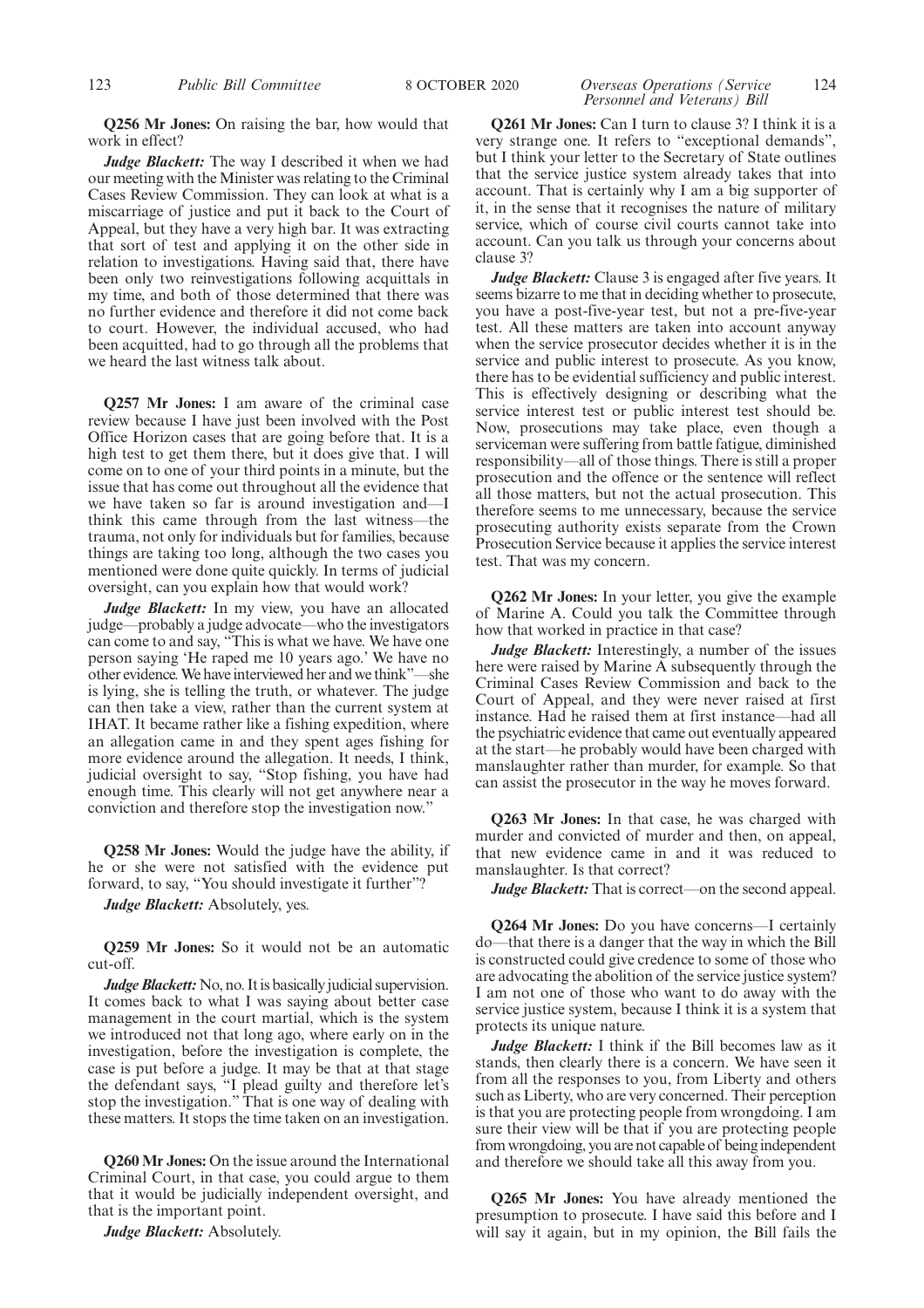#### 125 *Public Bill Committee* HOUSE OF COMMONS *Overseas Operations (Service* 126 *Personnel and Veterans) Bill*

#### *[Mr Kevan Jones]*

Ronseal test: it does not do what it says on the tin. I find the presumption not to prosecute remarkable—the idea that you can investigate someone, but start the process with a presumption that you are not going to prosecute them. The argument made is that this will mean that people will not face courts later on. However, is it not true that this will open up an entire system of judicial reviews, not only of decisions to not prosecute, but where the Attorney General decides to?

*Judge Blackett:* Sorry, I am not quite sure what the question is.

**Q266 Mr Jones:** Well, in terms of the way judicial review is done, if you have a presumption at the start to not prosecute and somebody then says, "We are not going to prosecute you even when we have done the investigation," could that not lead to other court action coming in through judicial review?

*Judge Blackett:* I do not read the Bill as you have suggested—that you do not investigate because there is a presumption against prosecution.

**Q267 Mr Jones:** No, you do investigate, but you have the presumption at the back of your mind that you are not going to prosecute at the end of it.

*Judge Blackett:* You investigate on the basis that if there is sufficient evidence, it will go to the prosecuting authority and he will say either yes or no, or it will go to the Attorney General. As I said earlier, if the Director Service Prosecutions decides not to prosecute, there is a victim right of review, so there is a further process—that is, if it does not go to the International Criminal Court and if it gets to the Attorney General, there is the option of judicial review of his decision. Yes, there is a lot of potential litigation around the Bill.

#### **The Chair:** I call Liz Twist.

*Judge Blackett:* Can I add a rider to what I have just said? The Attorney General has to consent in a number of offences. As far as the court martial is concerned, the Attorney General has to consent to prosecuting any International Criminal Court Act 2001 offence—that is, genocide, crimes against humanity or war crimes. Under section 1A(3) of the Geneva Conventions Act 1957, he has to consent to prosecuting any grave breaches of that Act, and under section 61 of the Armed Forces Act 2006, he has to consent if a prosecution is to be brought outside of time limits. That is in relation to service personnel who have left and are no longer subject to that jurisdiction. A consent function is there in any event, and funnily enough, given that ICC Act offences and Geneva Conventions Act offences are covered by the Attorney General, a lot of this will have to go to the Attorney General anyway, without the Overseas Operations Bill.

My concern about the Attorney General's consent is that it undermines the Director Service Prosecutions. If I were he, I would be most upset that I could not make a decision in these circumstances.

**Q268 Liz Twist** (Blaydon) (Lab): I wanted to follow up on a couple of points. Ms Monaghan asked you about the exclusion of the issue of torture. Are you satisfied by the Government's assurances that torture and other war crimes will always be prosecuted under this Bill?

*Judge Blackett:* I think all Governments would want torture and other war crimes to be prosecuted, and if they give that indication, it is not for me to say anything else. I am satisfied by that assurance, but on the face of the Bill, there is a chance that it would not be prosecuted. That is the point.

**Q269 Liz Twist:** So in your view, it is a weakness that it is not written on the face of the Bill. Would that be right?

#### *Judge Blackett:* Yes.

**Q270 Liz Twist:** Finally, would you agree that the definition of overseas operations contained in the Bill goes beyond its "on the battlefield" refrain, covering not just armed conflict but peacekeeping and overseas policing activities?

*Judge Blackett:* I would have to read the Bill again. It says in clause 1 what "overseas operations" means, doesn't it? I cannot put my hand straight on it, but I am sure there is a section that describes what overseas operations are. Sorry, this is not really answering your question, but the eight cases that have come to court martial include ones that were not necessarily on the battlefield. The Breadbasket case, for instance, where soldiers were alleged—they were found guilty—to have abused civilians by stripping them naked, making them simulate sex, urinating on them, et cetera, was not on the battlefield, but it was in operations shortly after the war fighting. That does not answer the question, does it?

**Q271 Liz Twist:** Not really. Is there a concern about grey areas, would you say?

*Judge Blackett:* Yes. The way I read the Bill is that anybody on an operational tour in an operational area is covered, so the case I just described would be captured by this. That would be my interpretation.

**Q272 Liz Twist:** And that is not on the battlefield.

*Judge Blackett:* It does not talk about the battlefield; it talks about overseas operations. I went on a number of overseas operations in the Royal Navy, which were not a battlefield. It was never in the face of the enemy; I cannot say more than that. I would have considered myself on an operational tour when we were sailing round the West Indies, for instance, but I do not think that would be covered by the Bill. Any activity where there is effectively war fighting is what this Bill is about. That is my interpretation. It is not just about what is happening when you are firing bullets at each other; it is what is happening around it.

#### **Q273 Liz Twist:**It is in the wider sphere of operations. *Judge Blackett:* Yes.

**Q274 Stuart Anderson:**I have a supplementary question, following Kevan Jones's question about the five-year presumption against prosecution. We do not know what we are going to come up against next year. We could go into a conflict that lasts 20, 30 or 40 years. If this Bill was introduced in 1969—the start of the Northern Ireland conflict—would veterans who are in their 80s now be getting those knocks at the door, and would they be going through the same thing?

*Judge Blackett:* Yes, because they are being investigated.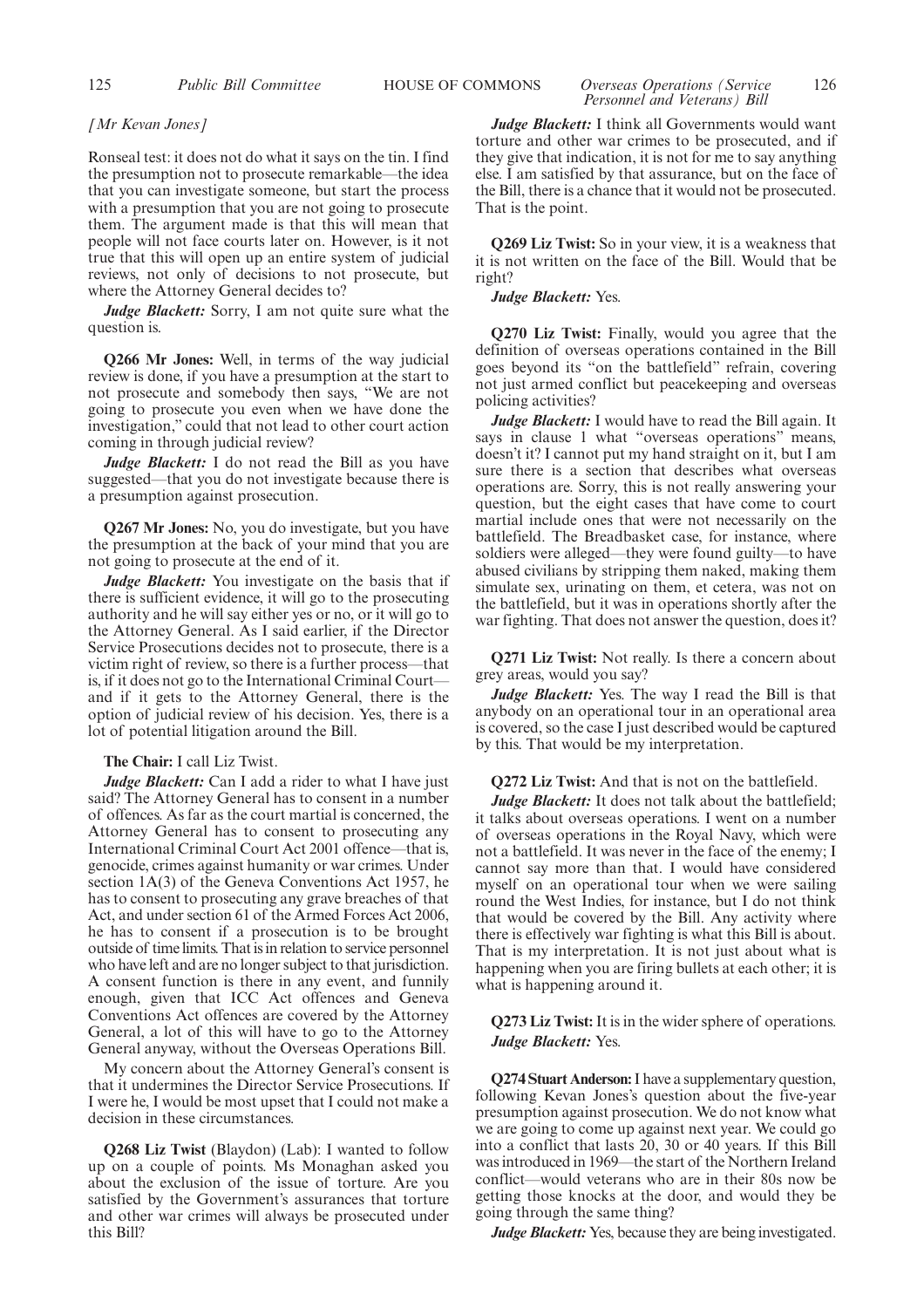#### 127 *Public Bill Committee* 8 OCTOBER 2020 *Overseas Operations (Service* 128 *Personnel and Veterans) Bill*

#### **Q275 Stuart Anderson:** Not all of those were investigated.

*Judge Blackett:* What I am saying is that the fact that there is a presumption against prosecution would not stop the knock on the door and the investigation. That is the whole point. The presumption against prosecution does not stop the investigation; the investigation happens. The 80-year-old who is alleged to have done whatever he has done would still get the knock on the door. He would still be investigated. Once there was sufficient evidence against him, it goes to the prosecutor. If there is not sufficient evidence, the investigation stops. If there is sufficient evidence, it goes to the prosecutor, who then has the five-year presumption against prosecution. The 80-year-old is still going through all the trauma, and it may be that the police say, "This is such a serious case that it is exceptional, and therefore we should waive the presumption against prosecution." This Bill will not address that question. That is the whole point.

**Q276 Sarah Atherton:** Given that you were the Judge Advocate General in 2010 when IHAT and Operation Northmoor were established, were you consulted or involved? Did you have any jurisdiction on their functioning?

*Judge Blackett:* No, because that was very much an investigation function. It has changed a bit because of what I have done with the system, but at that time I was effectively waiting for the investigation to happen and the prosecution to come to us. The judge becomes involved when the case first steps into the courtroom. That may take another two years, even after it has stepped into the courtroom, because of whatever has to happen. I was not consulted, no, and nor should I have been at that stage.

**Q277 Sarah Atherton:** Do you not think you would have had the responsibility—perhaps moral if not professional—to raise any alarms or concerns you may have had?

*Judge Blackett:* I constantly raised concerns with the DSP that this was all taking too long and that they ought either to get rid of it or get to court. I did that.

**Q278 Sarah Atherton:** And you were ignored, I take it. *Judge Blackett:* I was reassured that the investigations were taking time, more evidence was needed, some cases were coming, and I needed to keep out of it so that when the cases came I could deal with them.

There was one other point that I wanted to make, which is about complementarity—not with the ICC. I would pose some questions, particularly to the Minister. You will remember that six Royal Military Police were killed at Majar al-Kabir in 2003. If those responsible were identified today, would we accept that there would be a presumption against their prosecution? Would we expect the factors in clause  $3(2)(a)$  to be taken into account? Would we be content that a member of the Iraqi Government's consent would be needed to prosecute? Would we accept a decision by that person not to prosecute? In my view, there would be outrage in this country if that occurred. In all areas of law, you have to be even-handed. If, in that same battle, it turned out that one of our soldiers killed one of the Iraqis unlawfully and we said, "Well, he should be protected, because it was a long time ago, but we not protecting these Iraqis," that is just not right. I fundamentally think the Bill is wrong, and I really believe it needs to be revised before it passes into law.

**The Chair:** Thank you, Judge. That neatly turned around the normal procedure—instead of the Committee asking you questions, you are asking the Committee questions. The Committee has come to the end of its questions. May I thank you on behalf of the Committee for the very interesting and valuable evidence that you have given to us? That brings us to the complete end of our oral evidence sessions with different witnesses. We will meet again on Wednesday next week to commence line-by-line consideration of the Bill. We will be meeting at 9.25 am in Committee Room 10.

*Ordered,* That further consideration be now adjourned. —*(Leo Docherty.)*

#### 3.57 pm

*Adjourned till Wednesday 14 October at twenty-five past Nine o'clock.*